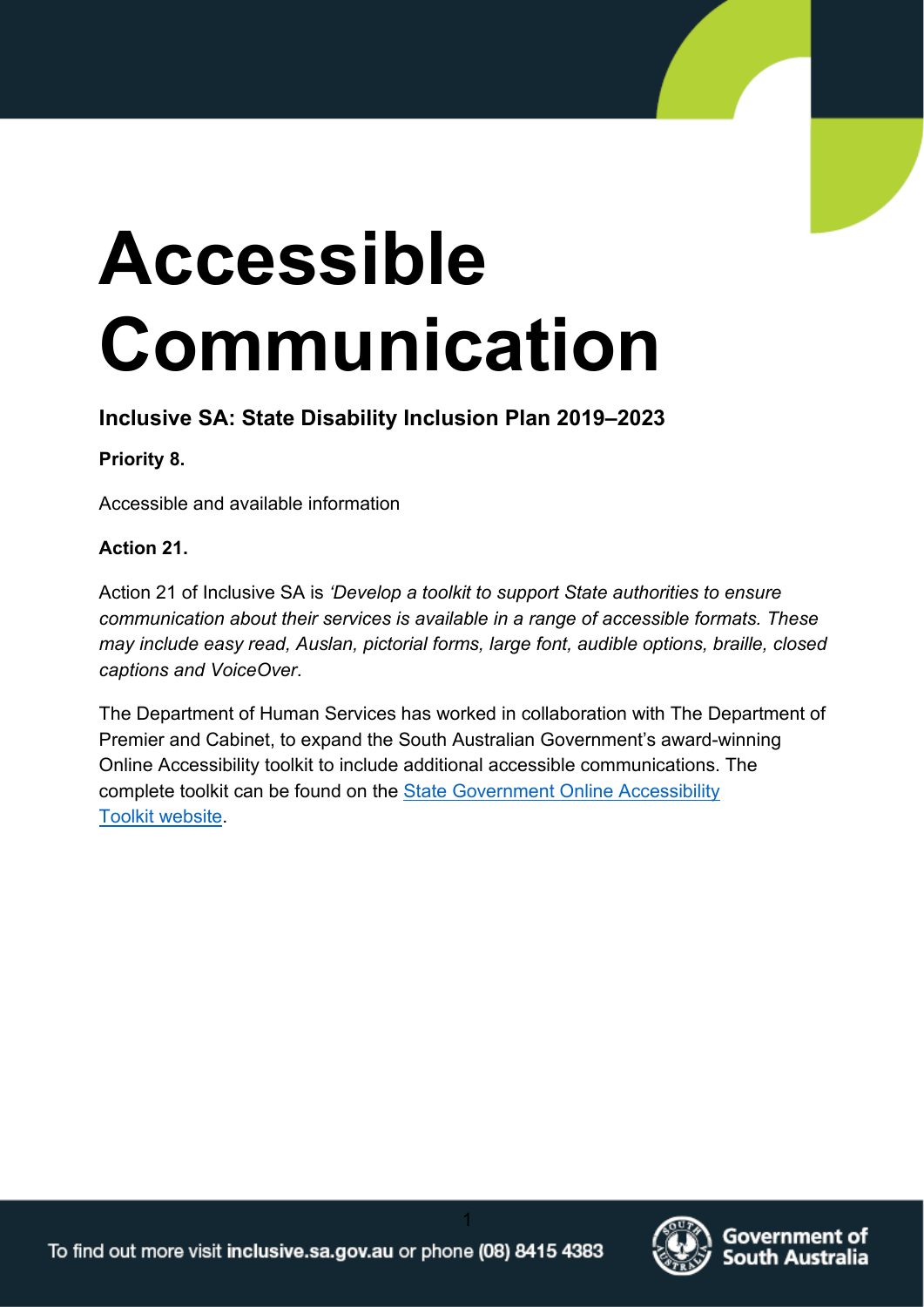## <span id="page-1-0"></span>**Welcome**

This toolkit provides practical information to assist South Australian government agencies and local councils to ensure their services are available in a range of accessible formats, to assist people with disability to be aware of available services and programs and be able to participate more fully in our community.

## <span id="page-1-1"></span>**Acknowledgment of Country**

The Government of South Australia acknowledges and respects Aboriginal peoples as the state's first peoples and nations and recognises them as traditional owners and occupants of land and waters in South Australia.

Further, we acknowledge that the spiritual, social, cultural and economic practices of Aboriginal peoples come from their traditional lands and waters, that they maintain their cultural and heritage beliefs, languages and laws which are of ongoing importance, and that they have made and continue to make a unique and irreplaceable contribution to the state.

We acknowledge that Aboriginal peoples have endured past injustice and dispossession of their traditional lands and waters.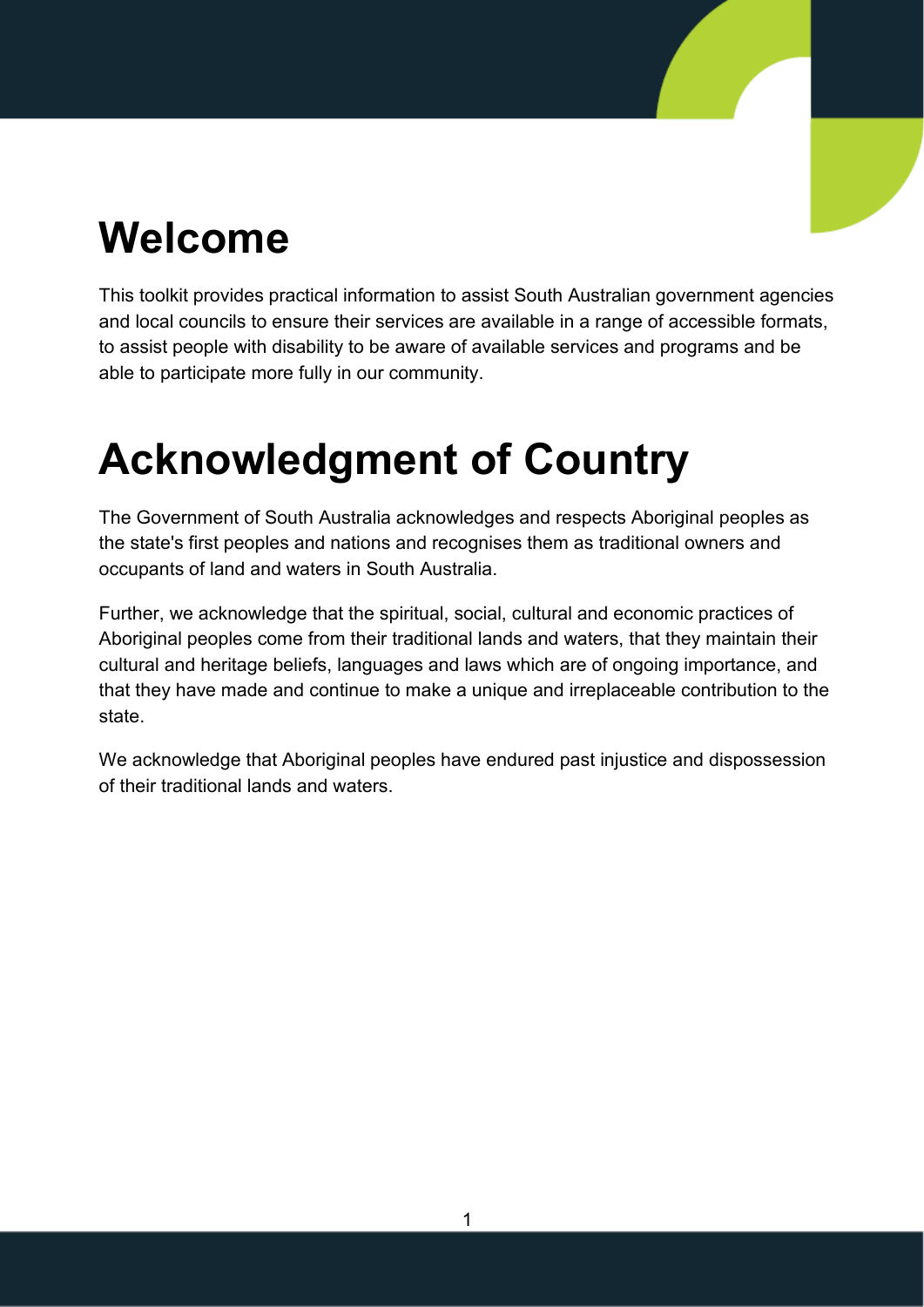## **Contents**

| Welcome                                       | 1              |
|-----------------------------------------------|----------------|
| <b>Acknowledgment of Country</b>              | 1              |
| Introduction                                  | 4              |
| <b>Disclaimer</b>                             | 4              |
| Acknowledgments                               | 5              |
| <b>Inclusive SA</b>                           | 6              |
| Legislation and frameworks                    | 6              |
| Diversity in Australia                        | $\overline{7}$ |
| Be careful of stereotypes                     | 8              |
| The social model of disability                | 8              |
| Accessible communication                      | 9              |
| Alternatives to visual communication          | 13             |
| Audio description                             | 13             |
| <b>Braille</b>                                | 14             |
| Telephone                                     | 15             |
| Learning disability and literacy difficulties | 16             |
| Accessible print                              | 16             |
| Easy read guide                               | 19             |
| Plain language                                | 21             |
| Hearing                                       | 23             |
| Sign language (Auslan)                        | 25             |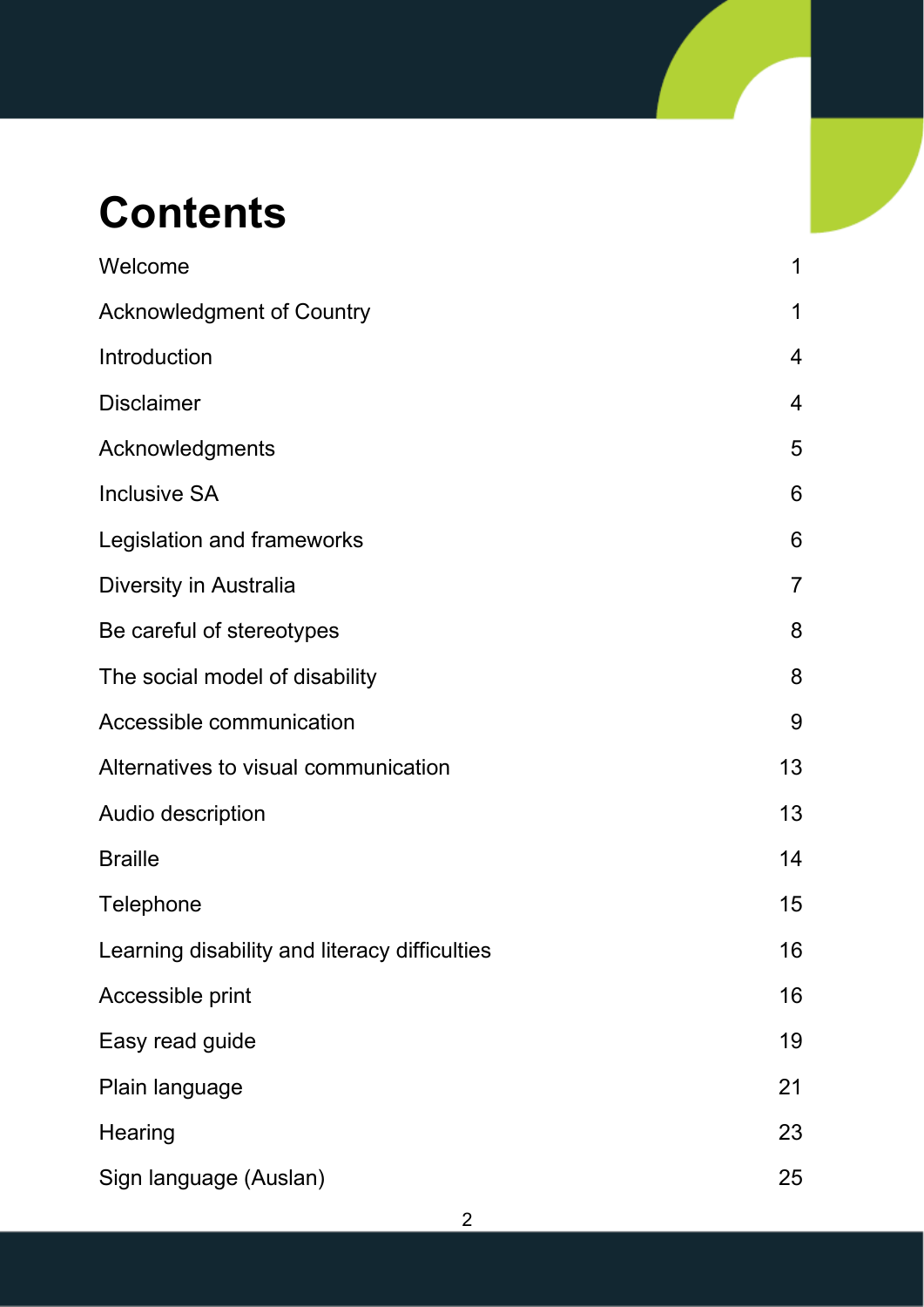| Co-ordination difficulties | 26 |  |
|----------------------------|----|--|
| Contact us                 | 27 |  |
| <b>References</b>          | 28 |  |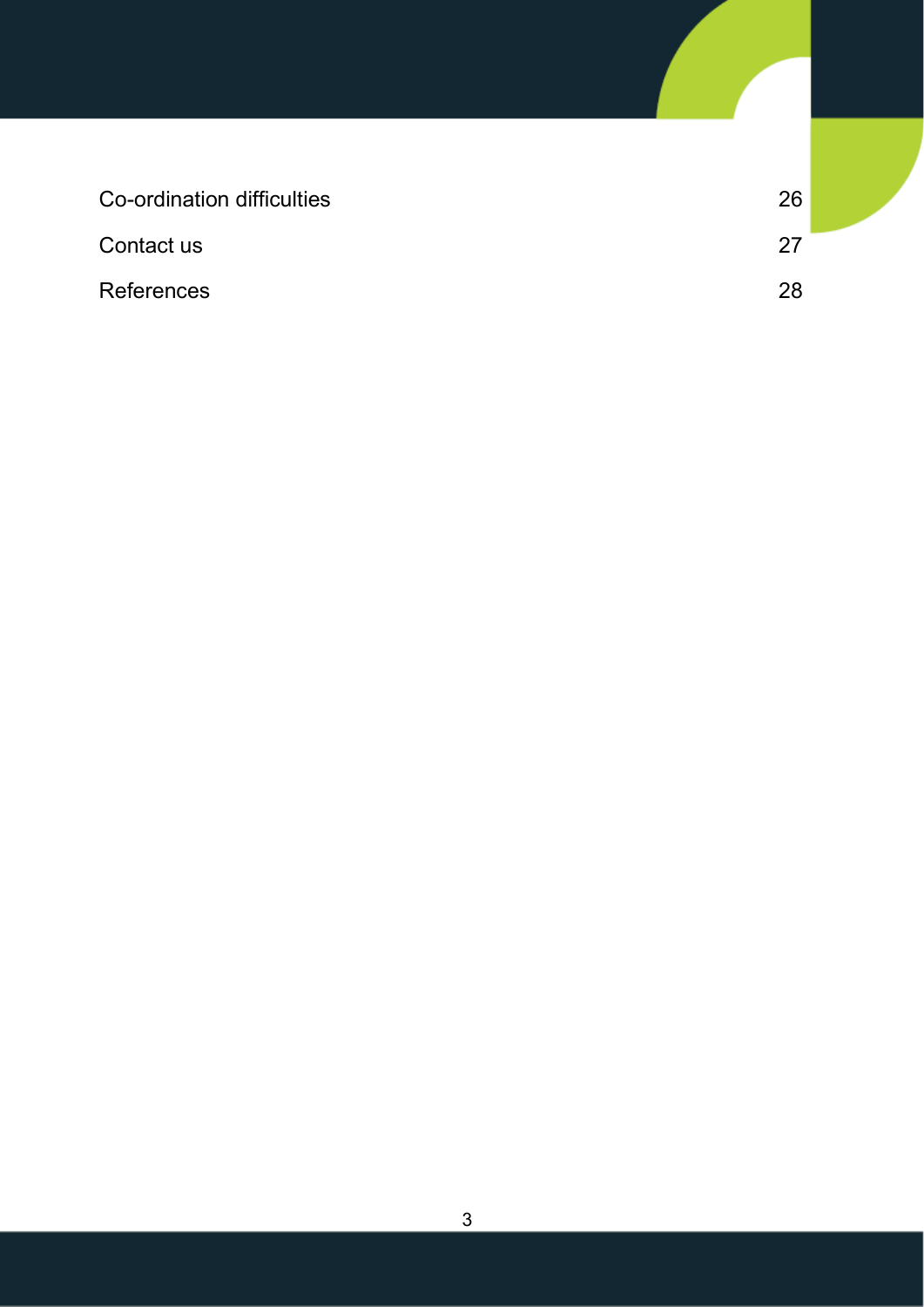## <span id="page-4-0"></span>**Introduction**

This toolkit has been prepared in collaboration with the Department of Premier and Cabinet and is an expansion of the South Australian Government's award-winning [Online Accessibility Toolkit.](https://www.accessibility.sa.gov.au/)

The online accessibility toolkit is a 'quick-start' online guide about how to make digital products, content and services accessible. It was co-designed in consultation with people with lived experience of disability, the disability sector and over 100 organisations. The approach has drawn significant praise as it highlights the value in ensuring people with disability have the leading role in shaping policies and creating programs which influence their lives. Expanding the toolkit to include other forms of communications, ensures a broader range of people are reached and have accessible and available information.

In responding to the expectations of Inclusive SA (Action 21) the Online Accessibility Toolkit has been expanded, drawing on additional information provided by State and local government agencies, people with lived experience of disability, the wider disability sector and community, and open-source disability information.

## <span id="page-4-1"></span>**Disclaimer**

This toolkit is for reference only, is not a complete guide and may be added to or expanded over time. References to third parties are provided for your information only and not as an endorsement by the South Australian Government.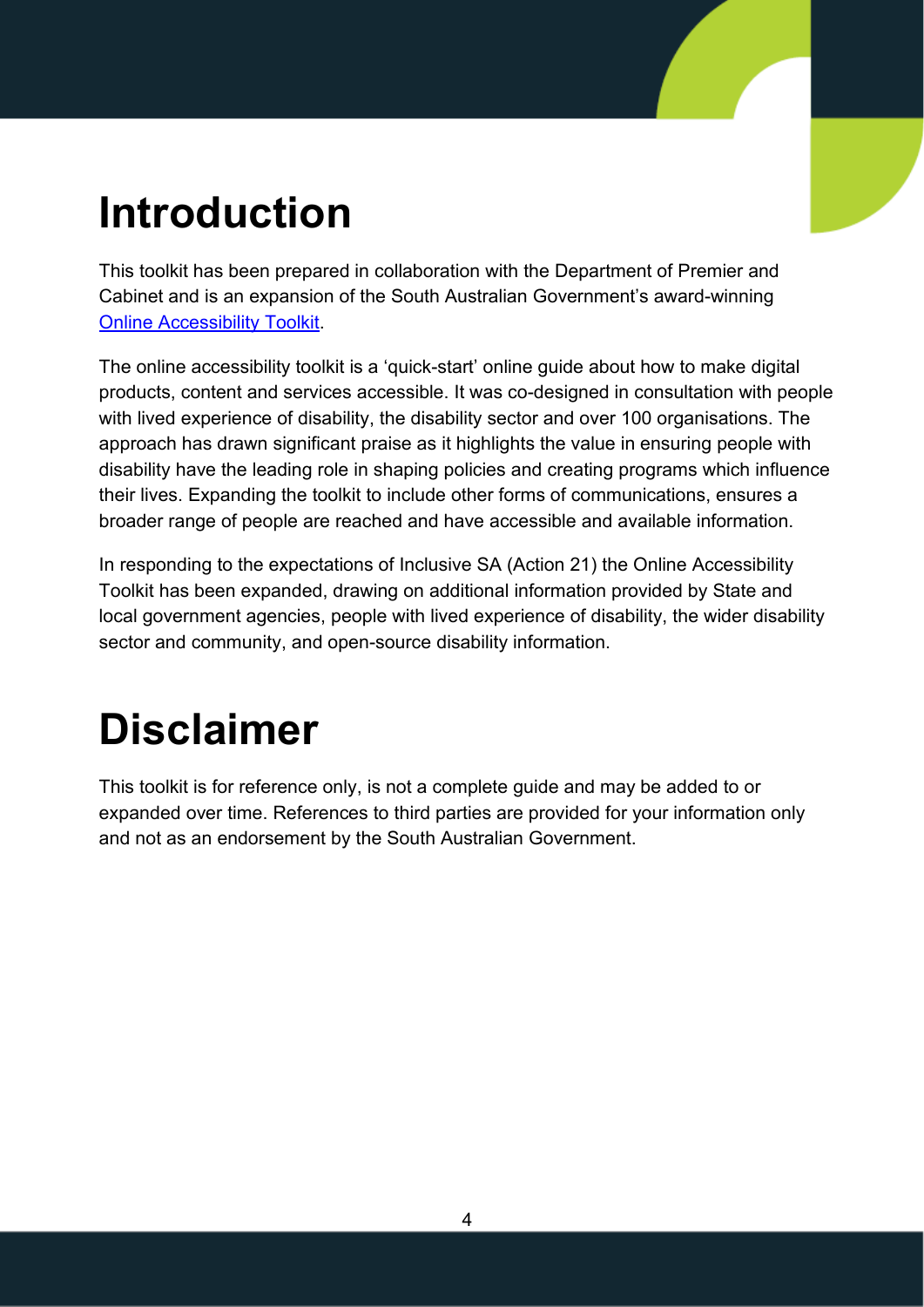## <span id="page-5-0"></span>**Acknowledgments**

There are four Inclusive SA toolkits that have been developed in consultation with a range of stakeholders (recognising that the South Australian Government's Online Accessibility Toolkit already existed and has been expanded as a part of the development of the four toolkits).

JFA Purple Orange was engaged to co-design stage one of the toolkits. Over 100 State government agencies and local councils were invited to contribute to the content. We engaged Vision Australia and Funktion as industry experts to provide an expert review.

The draft Accessible and Inclusive toolkits were released for public consultation. The Department of Human Services received feedback from people with lived experience of disability, service providers and community groups, with a number of ideas and resources incorporated into the final toolkits.

If you have further resources that you think could be included in any of the Accessible and Inclusive toolkits, please email [DHSDisabilityInclusion@sa.gov.au](mailto:DHSDisabilityInclusion@sa.gov.au)

### **The collection of toolkits includes:**

- Accessible and inclusive community events
- Engagement and consultation with people living with disability
- Accessible events
- Accessible wayfinding and signage.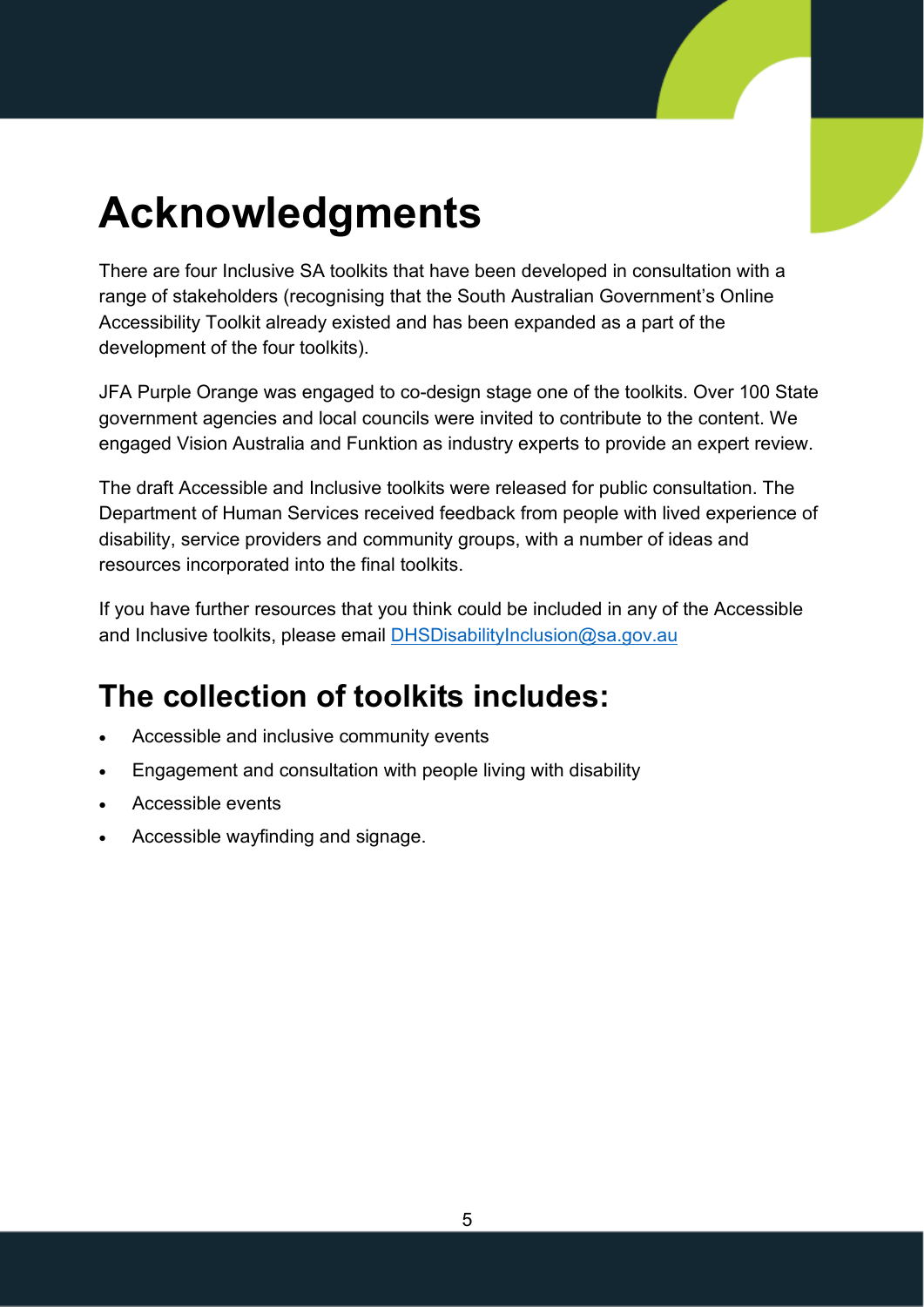## <span id="page-6-0"></span>**Inclusive SA**

The State's first Disability Inclusion Plan, Inclusive SA, was released in late 2019 and is a whole-of-government approach based on fairness and respect to improve access and inclusion for people with disability. The Plan includes 12 priorities with associated actions and aims to increase the involvement of people with disability in the community.

A key element of Inclusive SA is social inclusion, a priority for people living with disability as it affects all aspects of their lives. It is our aim that the contributions and rights of people living with disability are valued and understood by all South Australians and that their rights are promoted, upheld and protected.

It is important for social wellbeing that all South Australians can make independent decisions on how to engage with and contribute to the community. The whole community benefits when all South Australians are included.

This toolkit provides practical information to assist South Australian government agencies and local councils to use signage and wayfinding to assist people living with disability.

The toolkit is developed in response to Action 21 of Inclusive SA (the State Disability [Inclusion Plan\).](https://inclusive.sa.gov.au/resources/state-disability-inclusion-plan)

## <span id="page-6-1"></span>**Legislation and frameworks**

This toolkit is informed by the *[Disability Discrimination Act 1992 \(Cth\)](https://www.legislation.gov.au/Details/C2018C00125)* and the [Equal](https://www.legislation.sa.gov.au/LZ/C/A/EQUAL%20OPPORTUNITY%20ACT%201984.aspx)  [Opportunity Act 1984 \(SA\),](https://www.legislation.sa.gov.au/LZ/C/A/EQUAL%20OPPORTUNITY%20ACT%201984.aspx) both of which promote equality of opportunity and the prevention of discrimination based on sex, race, disability and age.

The toolkit is also informed by the principles set out in the Disability Inclusion Act 2018 [\(SA\),](https://www.legislation.sa.gov.au/LZ/C/A/Disability%20Inclusion%20Act%202018.aspx) which reflect the principles in the [United Nations Convention on the Rights of](https://www.un.org/development/desa/disabilities/convention-on-the-rights-of-persons-with-disabilities.html)  [Persons with Disabilities \(CRPD\)](https://www.un.org/development/desa/disabilities/convention-on-the-rights-of-persons-with-disabilities.html) and the [National Disability Strategy.](https://www.dss.gov.au/our-responsibilities/disability-and-carers/publications-articles/policy-research/national-disability-strategy-2010-2020)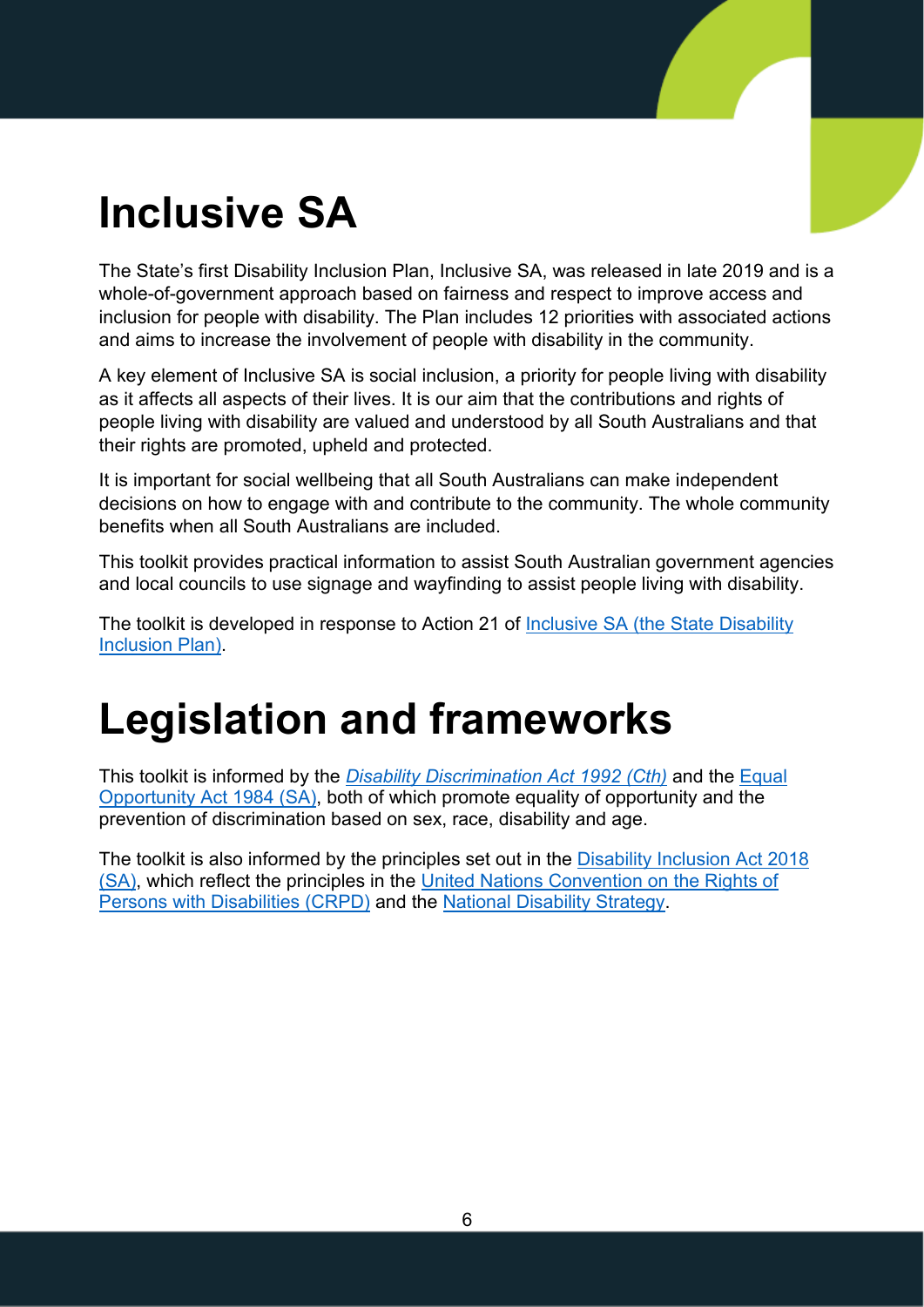## <span id="page-7-0"></span>**Diversity in Australia**

Australia has a diverse population. In acknowledging Aboriginal peoples as the first peoples of this country, we also acknowledge the many people who identify with more than 270 ancestr[i](#page-28-1)es and who now call Australia home<sup>i</sup>. We also acknowledge the wider diversity of our community, including the many people in Australia who live with disability.

- In 2018 there were 4.4 million Australians living with disability, 17.7% of the population<sup>ii</sup>, (1 in 5 people).
- 4.4% of people with a disability in Australia use a wheelchair[iii](#page-28-3).
- 17.1% of people with disability use mobility aids.
- The likelihood of living with disability increases with age. One quarter (26.9%) of people aged 60–64 years are living with disability. Over eight in ten people aged 90 and over (84.6%) have a disability<sup>[iv](#page-28-4)</sup>.
- Disability discrimination accounts for the highest volume of complaints across the board to the Australian Human Rights Commission<sup>[v](#page-28-5)</sup>.
- 3 million Australians live with depression or anxiety<sup>vi</sup>.



350,000

Vision Australia estimates there are now over 350,000 people who are blind or have low vision.



of Australians are affected by hearing loss. There are approximately 30,000 deaf Auslan users with total hearing loss.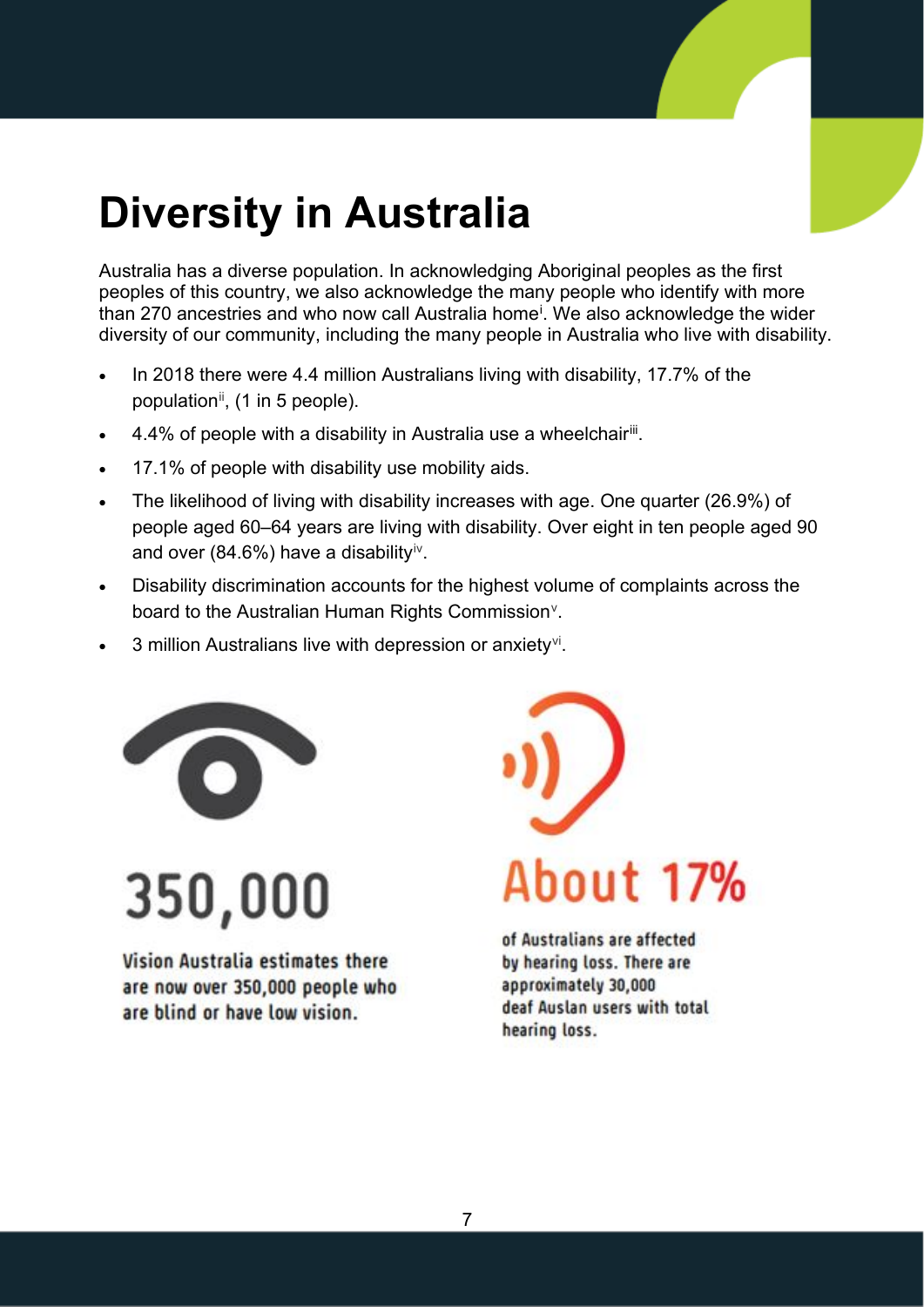## <span id="page-8-0"></span>**Be careful of stereotypes**

Unconscious biases are social stereotypes about other groups of people that individuals form yet are not consciously aware of. We all have biases but by becoming aware of unconscious biases, challenging them and actively working to reduce them, we can enable better engagement and communication.

Review your ideas and consider if your proposal perhaps reflects an unconscious bias. Use inclusive language and ensure you are being truly inclusive and when planning wayfinding or signage consciously consider whether your biases are impacting your thinking.

## <span id="page-8-1"></span>**The social model of disability**

The Social Model of Disability is a way of viewing the world, developed by people living with disability. The model says that people are disabled by barriers in society, such as buildings not having a ramp or accessible toilets, or people's attitudes such as assuming people with disability can't do certain things.

The Medical model of Disability says people are disabled by their impairments or differences and looks at what is 'wrong' with the person not what the person needs. We believe that medical model of disability creates low expectations and leads to people losing independence, choice and control in their lives.

The social model helps us recognise barriers that make life harder for people with disability. Removing these barriers creates equality and offers people with disability more independence, choice and control.

*Sourced from the Australian Federation of Disability Organisations.*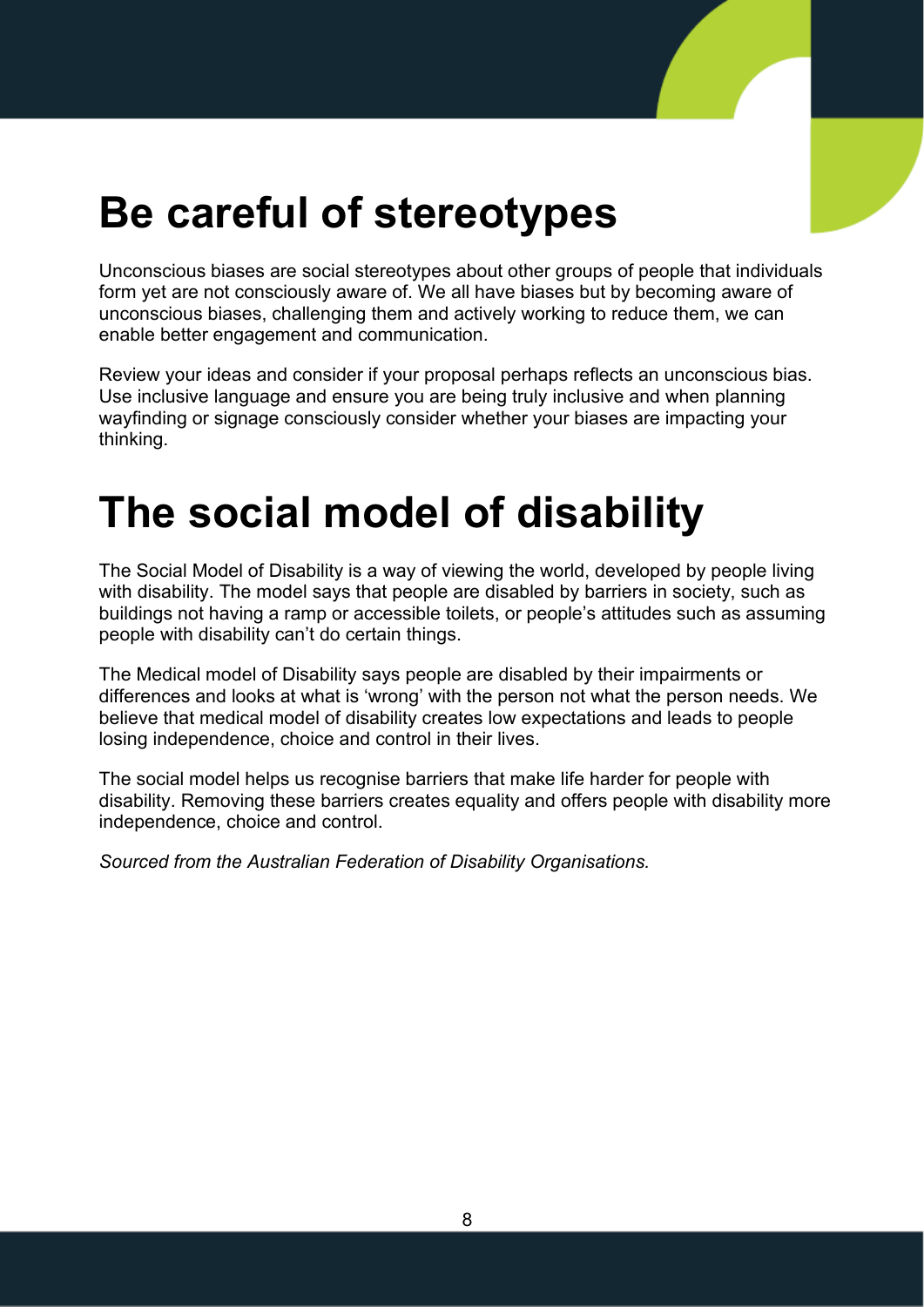## <span id="page-9-0"></span>**Accessible communication**

To reach all your audience, you need to make good use of accessible communication formats. You should also be open to providing 'alternative formats' for people that cannot access your primary communication.

### **Developing your strategy**

Involve people from your audience in developing and reviewing your strategy.

They will know what they need. You can also approach disability organisations for advice.

Consider the preferences your target audience has for receiving information.

For example, younger people may respond better to text messages than sub-titled adverts. Researching your audience will help you understand what they need.

#### **Your strategy should outline:**

- 1. How you will anticipate the needs of all people.
- What standards are in place.
- 3. Who is responsible and who will pay for the accessible formats.
- 4. What type of information you will prioritise.
- **5.** How to ensure you communicate successfully with people with communication difficulties.
- What communication tools are available to help people get their message across and understand what people are telling them.
- **7.** How you will monitor the strategy.

If you need help, please email us at [onlineaccessibility@sa.gov.au.](mailto:onlineaccessibility@sa.gov.au)

#### **Supporting resource**

[Communication Access \(Scope Australia\)](https://www.scopeaust.org.au/services-for-organisations/access-and-inclusion-for-businesses/communication-access/) - information about how to make communication in a business or service accessible and inclusive for people with communication difficulties and how to achieve accreditation and display the related Communication Access Symbol.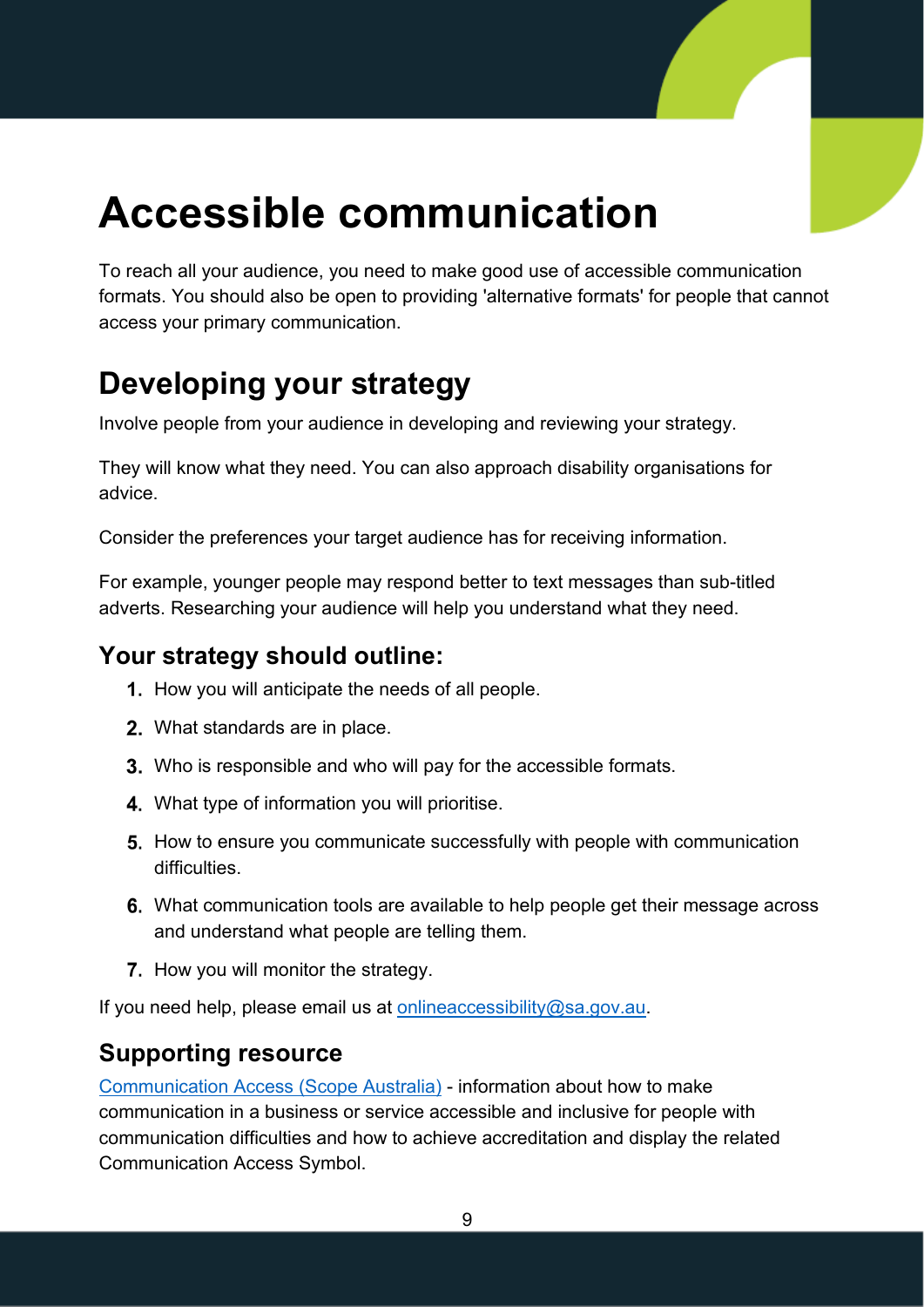#### **Supplying accessible formats: best practice**

- 1. Involve relevant experts, such as marketing and communications, from the earliest planning stages.
- 2. Consider the needs of your audience in advance. Assess which, if any, accessible format versions are likely to be required.
- **3.** Plan ahead. Make sure the accessible formats are available at the same time as the standard print.
- 4. If you intend to supply accessible formats on demand. You should produce these within a few days of the request. Make sure you are in contact with a range of suppliers. Make sure they can produce good quality materials in accessible formats.
- **5.** Make sure any consultation period is not reduced for people with disability. This could be due to accessible formats not being available at the launch or running out time during the consultation period.

#### **Deciding which accessible format to use**

Is your communication or campaign targeted at people with a particular disability? Or do you know there will be a high proportion of people with a particular disability in your audience?

Some formats suit one type of disability more than another:

#### **Alternatives to visual communication**

These examples are from the State Government Online Accessibility Toolkit:

- [audio](https://www.accessibility.sa.gov.au/your-role/content/audio)
- [video and multimedia](https://www.accessibility.sa.gov.au/your-role/content/video-and-multimedia)
- **[braille](https://www.accessibility.sa.gov.au/your-role/content/braille)**
- [accessible print](https://www.accessibility.sa.gov.au/your-role/content/documents/accessible-print-publications)
- [telephone.](https://www.accessibility.sa.gov.au/your-role/content/telephone)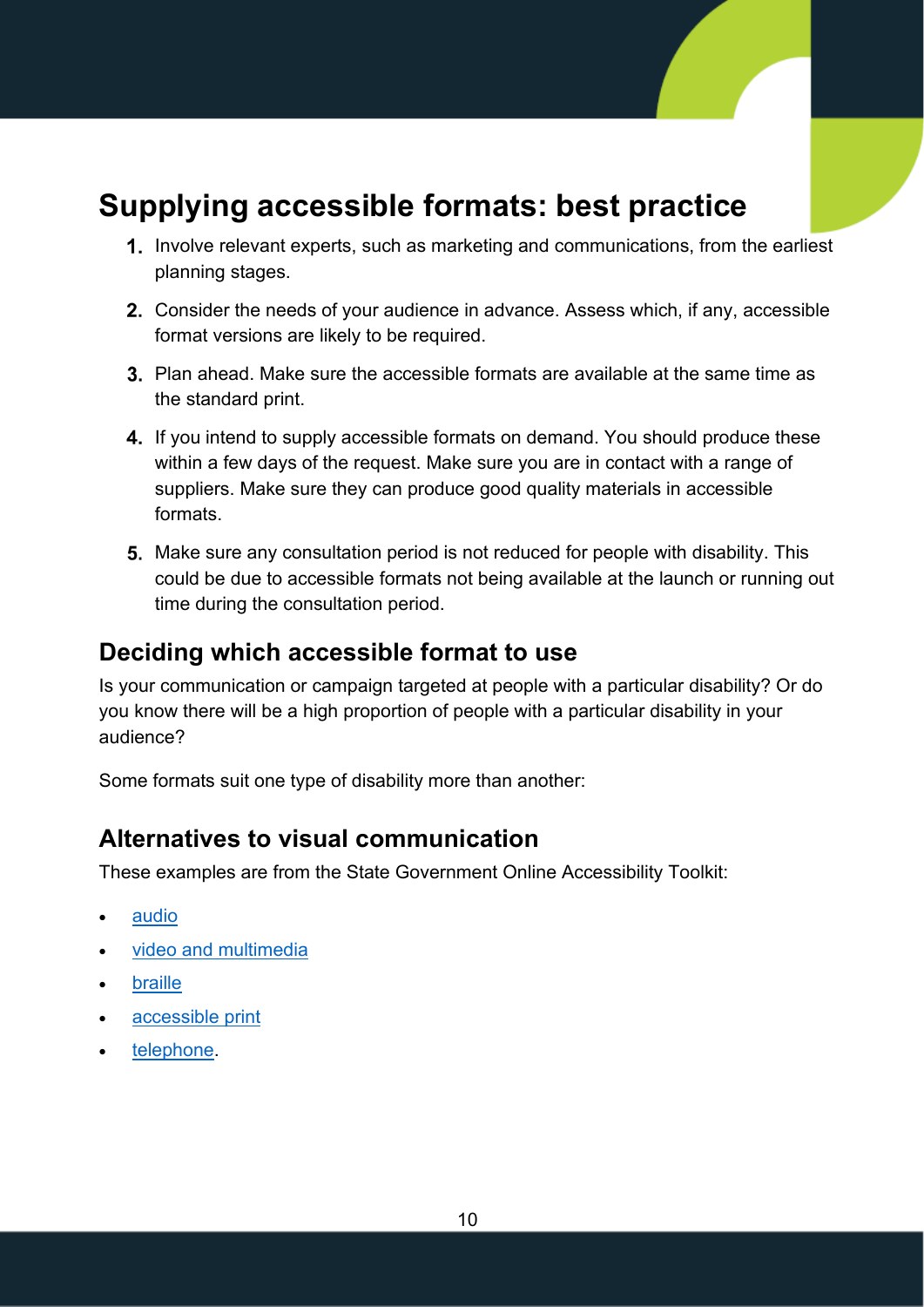#### **Easy communications**

These examples are from the State Government Online Accessibility Toolkit:

- [easy read](https://www.accessibility.sa.gov.au/your-role/content/easy-read-guide)
- [plain language](https://www.accessibility.sa.gov.au/your-role/content/plain-language)
- [audio](https://www.accessibility.sa.gov.au/your-role/content/audio)
- [accessible print](https://www.accessibility.sa.gov.au/your-role/content/documents/accessible-print-publications)
- [video and multimedia.](https://www.accessibility.sa.gov.au/your-role/content/video-and-multimedia)

#### **Alternatives to audio communications**

These examples are from the State Government Online Accessibility Toolkit:

- [sign language–Auslan](https://www.accessibility.sa.gov.au/your-role/content/sign-language-auslan)
- [video and multimedia.](https://www.accessibility.sa.gov.au/your-role/content/video-and-multimedia)

#### **Co-ordination difficulties**

These examples are from the State Government Online Accessibility Toolkit:

- [accessible print](https://www.accessibility.sa.gov.au/your-role/content/documents/accessible-print-publications)
- [audio](https://www.accessibility.sa.gov.au/your-role/content/audio)
- [video and multimedia](https://www.accessibility.sa.gov.au/your-role/content/video-and-multimedia)
- [telephone.](https://www.accessibility.sa.gov.au/your-role/content/telephone)

Consider the preferences your target audience has for receiving information.

For example, younger people may respond better to text messages than sub-titled advert. Researching your audience will help you understand what they need.

#### **Reducing the need for accessible format versions**

Keep it simple.

[Making your content more accessible](https://www.accessibility.sa.gov.au/your-role/content) will reduce the need for producing accessible formats. It will also appeal to a greater number of people.

#### **Alternative channels**

Different communication channels you choose are just as important as the accessible formats you provide or offer.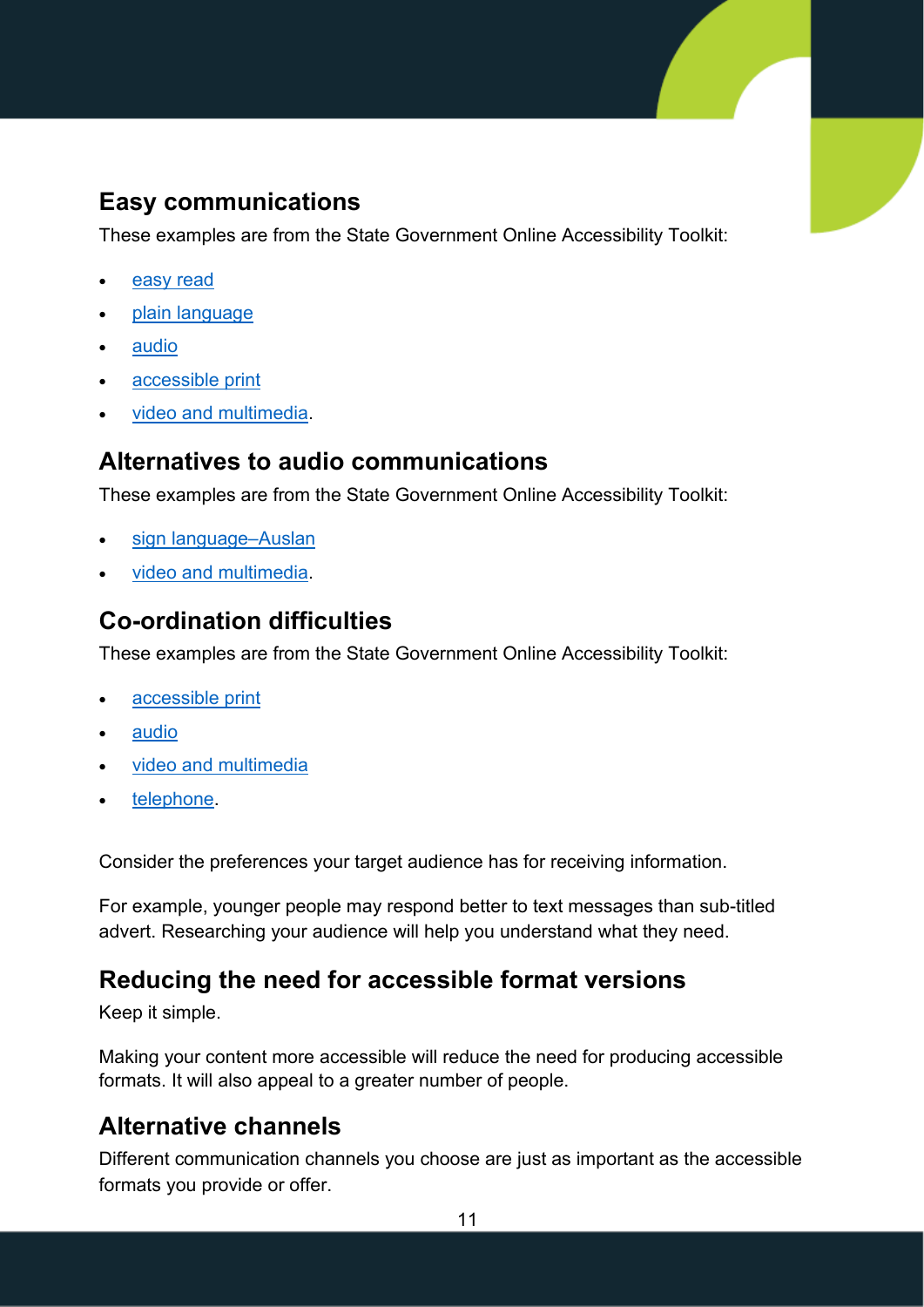For example, you may have produced a print recruitment advert for a vacant job. Translating this into braille is unlikely to be the best method of reaching all people with visual disability.

- As an accessible alternative you could produce an [audio advert for radio.](https://www.accessibility.sa.gov.au/your-role/content/audio) This could be commercial or a specialist channel such as [Vision Australia Radio.](https://radio.visionaustralia.org/)
- You could also deliver your message by engaging with disability organisations directly.

#### **Summary versions**

It can be more time-consuming and tiring to absorb the same amount of information listening to an audiotape or CD, or watching sign language than scanning through a document by eye.

The most important thing is that the information or messages are received. Consider providing a summary of important points in accessible formats.

For example, a long report or policy [summarised into audio](https://www.accessibility.sa.gov.au/your-role/content/audio) or the translated into easy [read format.](https://www.accessibility.sa.gov.au/your-role/content/easy-read-guide)

Give the key points and a contact telephone number for further information.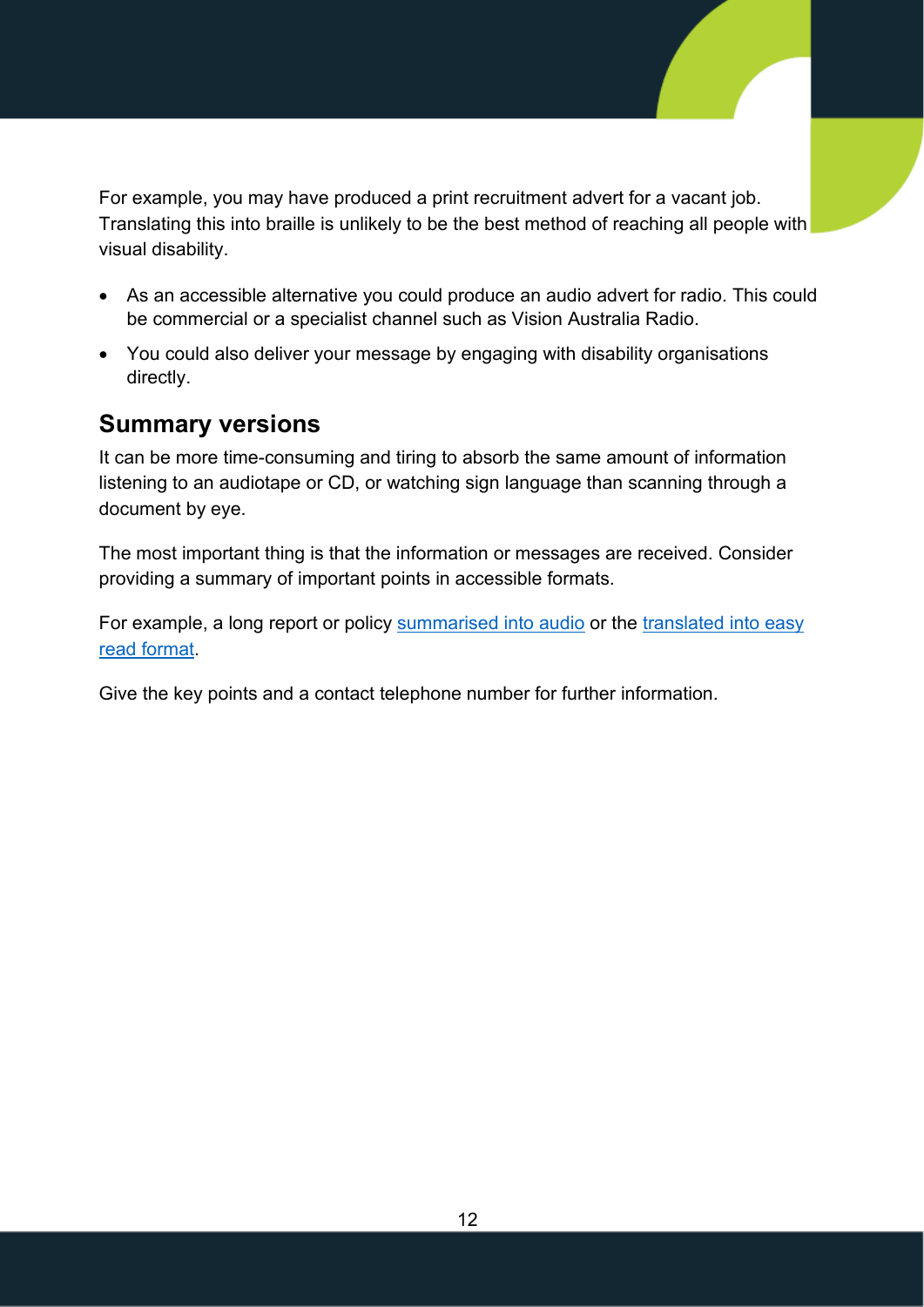## <span id="page-13-0"></span>**Alternatives to visual communication**

## <span id="page-13-1"></span>**Audio description**

Audio description opens new markets and audiences for your work.

From people with vision disability to people relaxing at the end of a busy day. Audio description can also be useful for people living with Autism.

### **Why it's important**

- Lyla-Mae is using the audio option to listen to a film to relax at the end of the day.
- Jo listens to audio options because moving images are distracting.

Audio description is an additional commentary that describes on-screen or on-stage action, body language and facial expressions.

For example, a character looking shocked at something another character is doing.

Audio description is available in:

- **television**
- video and DVD
- cinemas
- museums and galleries
- theatres
- sports venues.

### **Steps to take**

- **1.** Take a look at the [audio description decision tree \(Vision Australia\).](https://www.visionaustralia.org/community/news/2019-07-30/wcag-confusion-around-audio-description)
- 2. Read the [guidelines for audio description \(American Council of the Blind\).](https://www.acb.org/adp/guidelines.html)
- **3.** Arrange information in a logical order.
- 4. Avoid background noise and music.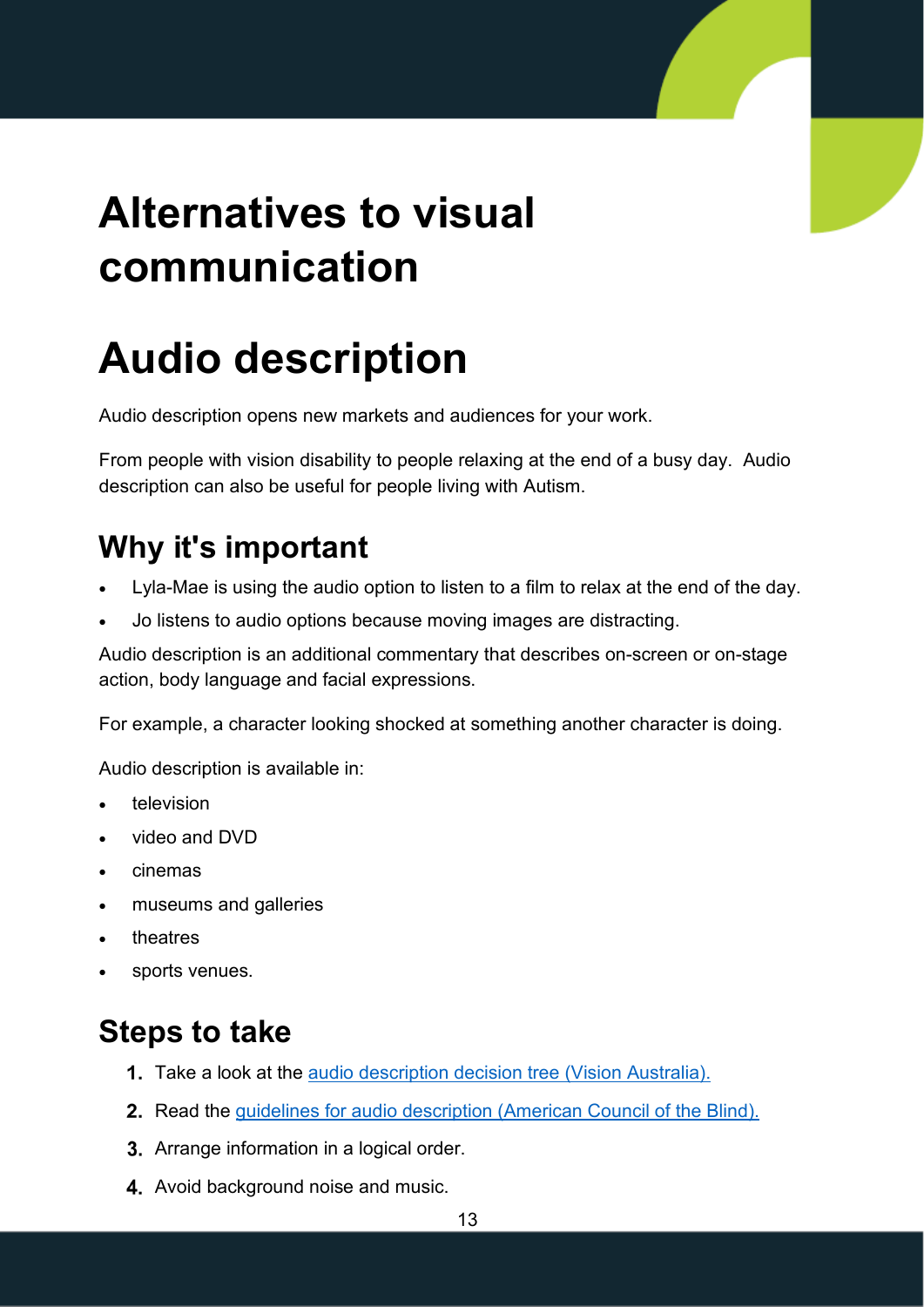- **5.** Use voices that are appropriate to the subject matter and audience.
- **6.** Give people time to understand calls to action.

### **Supporting resource**

- Audio description [what it is and the benefits \(access2arts\)](https://access2arts.org.au/organisations/audio-description)
- State Government guide to video and [multimedia transcripts and captions](https://www.accessibility.sa.gov.au/your-role/content/video-and-multimedia)

### **Web Content Accessibility Guidelines (WCAG)**

- [1.2.2 Captions \(Pre-recorded\)](https://www.w3.org/WAI/WCAG21/quickref/#captions-prerecorded)
- [1.2.3 Audio Description or Media Alternative \(Pre-recorded\)](https://www.w3.org/WAI/WCAG21/quickref/#audio-description-or-media-alternative-prerecorded)

## <span id="page-14-0"></span>**Braille**

Braille is a reading and writing system for people who are blind or have low vision. Braille can also be an important means of communication for people who are deaf and blind.

### **Why it's important**

- Madilyn was born blind. With braille resources, Madilyn is able to learn and take part at school.
- Adrian lives with low vision and often uses a smartphone to assist in reading text. Adrian is also fluent in braille. When Adrian does not have access to a smartphone Adrian requests copies of text in braille to enable reading.

### **Steps to take**

Before starting:

- 1. Make sure you do research with the people who will use your information.
- 2. Find out how those people will access your resources whether it be in print, online or with support from others. Be aware that some people rely more on [audio](https://www.accessibility.sa.gov.au/your-role/content/audio) [material](https://www.accessibility.sa.gov.au/your-role/content/audio) and screen reading technology.
- 3. Consider making your resources available in braille on request. Putting braille on your business cards is also a great way to promote inclusive practices.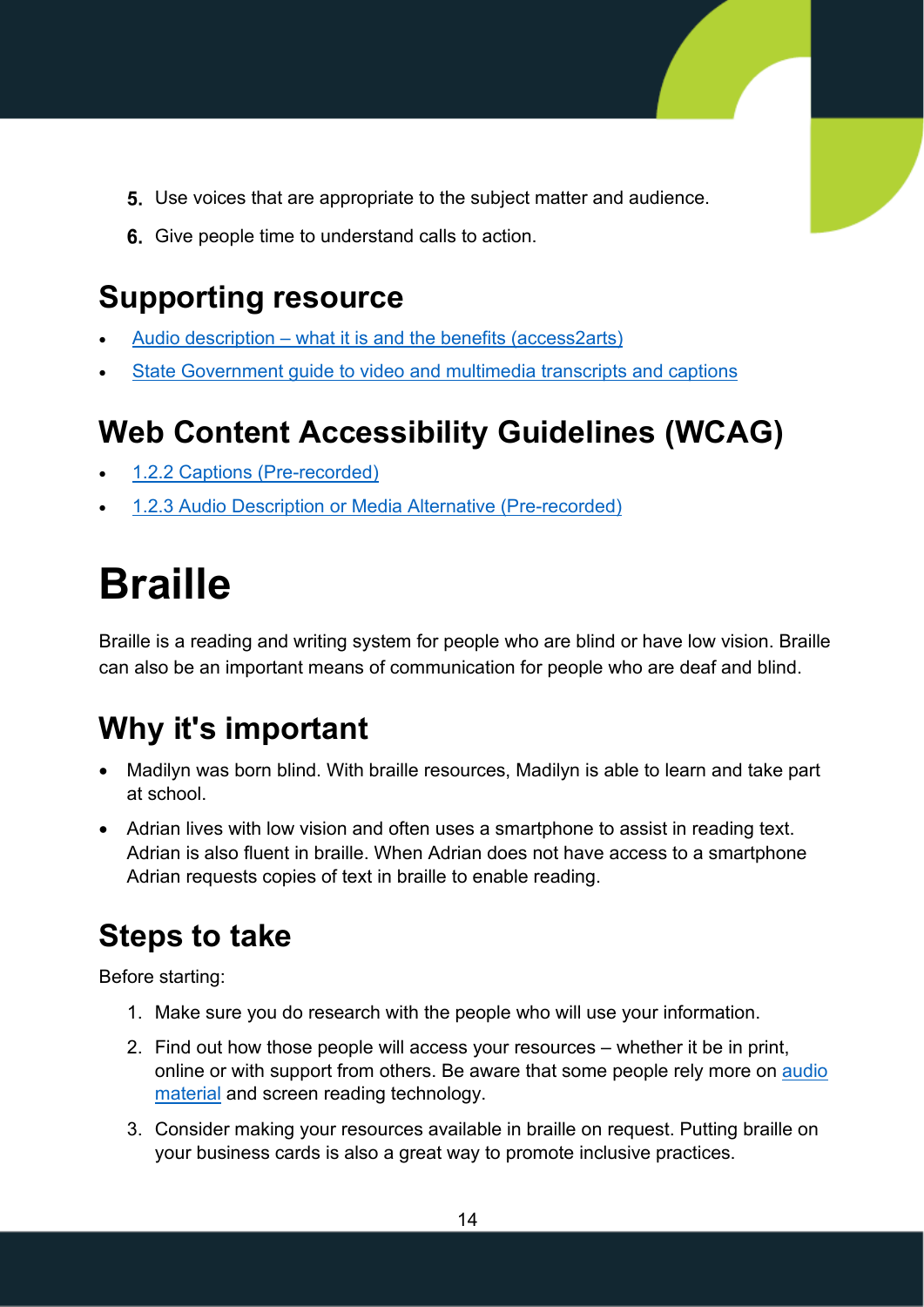We can help with commissioning braille resources from an expert organisation. Email us at [onlineaccessibility@sa.gov.au.](mailto:onlineaccessibility@sa.gov.au)

### **Supporting resources**

- [Braille: What you need to know \(Vision Australia\)](https://www.visionaustralia.org/community/news/2019-08-23/braille-what-you-need-know)
- [Braille information fact sheet \(Better Health Channel\).](https://www.betterhealth.vic.gov.au/health/conditionsandtreatments/braille?viewAsPdf=true)

#### **The importance of braille: Madilyn's story**

[Learn how Madilyn became fluent in braille and the important role it plays](https://www.youtube.com/watch?v=EOO_U7tNbLQ) [\(YouTube,](https://www.youtube.com/watch?v=EOO_U7tNbLQ) 2.30 mins)

## <span id="page-15-0"></span>**Telephone**

The phone is an important channel for making information accessible to your audience.

### **Why it's important**

- Information provided only in a digital format will exclude sections of your audience. By not providing a telephone number this prevents some people from using your service or accessing your information.
- Many people do not have access to the internet or may have difficulties using it. This includes people with disability, older people and people living in remote locations.

#### **Steps to take**

- 1. Provide a helpline or hotline to support your communications campaign. Telephone operators should have training in communicating with a wide range of people.
- 2. Keep background noise to a minimum.
- **3.** Make sure you speak clearly and at a pace which suits the individual.
- 4. Use [a mix of communications channels](https://www.accessibility.sa.gov.au/your-role/content) in your communications planning. Telephone communications are not accessible for everyone.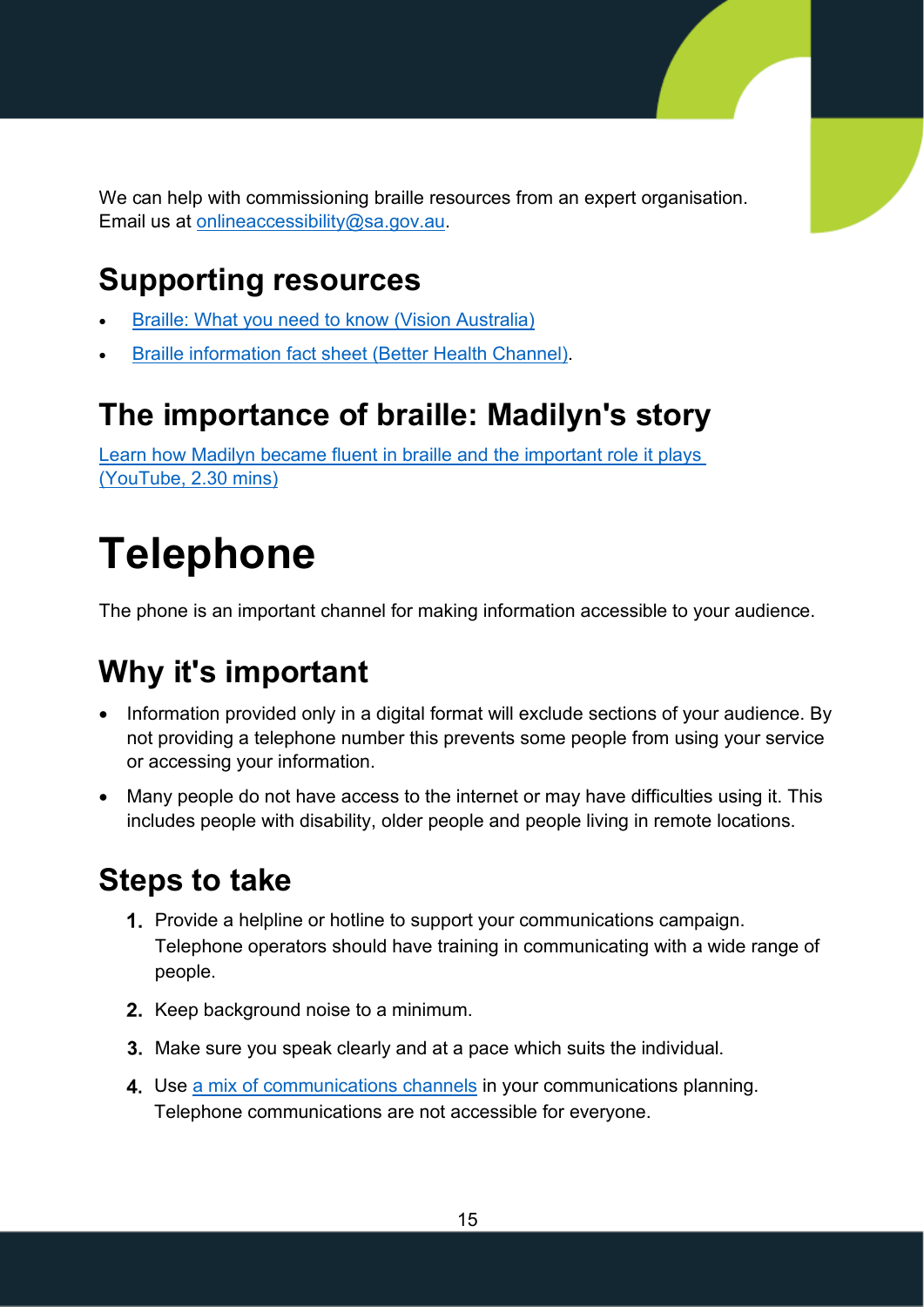### **National Relay Service**

A call through the [National Relay Service](https://www.communications.gov.au/what-we-do/phone/services-people-disability/accesshub/national-relay-service) (NRS) lets you communicate with a person who is using a telephone. Even if you can't hear them or they don't use their voice.

- The NRS has specially trained staff called Relay Officers who help with every call.
- Depending on the type of call, a Relay Officer will change voice to text or text to voice and AUSLAN to English or English to AUSLAN.
- Relay officers stay on the line throughout each call to help it go smoothly. But they don't change or get in the way of what is being said.
- Except for calls made through Video Relay, the NRS is available 24 Hours a day, every day.
- People can choose from one or more relay call types. This is depending on their hearing and speech, and equipment.

## <span id="page-16-0"></span>**Learning disability and literacy difficulties**

## <span id="page-16-1"></span>**Accessible print**

How to make sure your printed publications reach the widest range of people.

### **Why it's important**

- Kris has dyslexia. Kris finds the structure of printed documents helps to process information.
- Marlee lives in Anangu Pitjantjatjara Yankunytjatjara. Access to internet connection is limited. Marlee just needs to grasp key information quickly. Marlee doesn't have time to read complex publications.
- Kala has a learning disability. Kala needs to be able to understand information about university admission. People with learning disability need access to all types of information. Not just disability-specific information.
- Tony is on home detention and unable to access the internet. A printed guide helps Tony understand important information about home detention rules.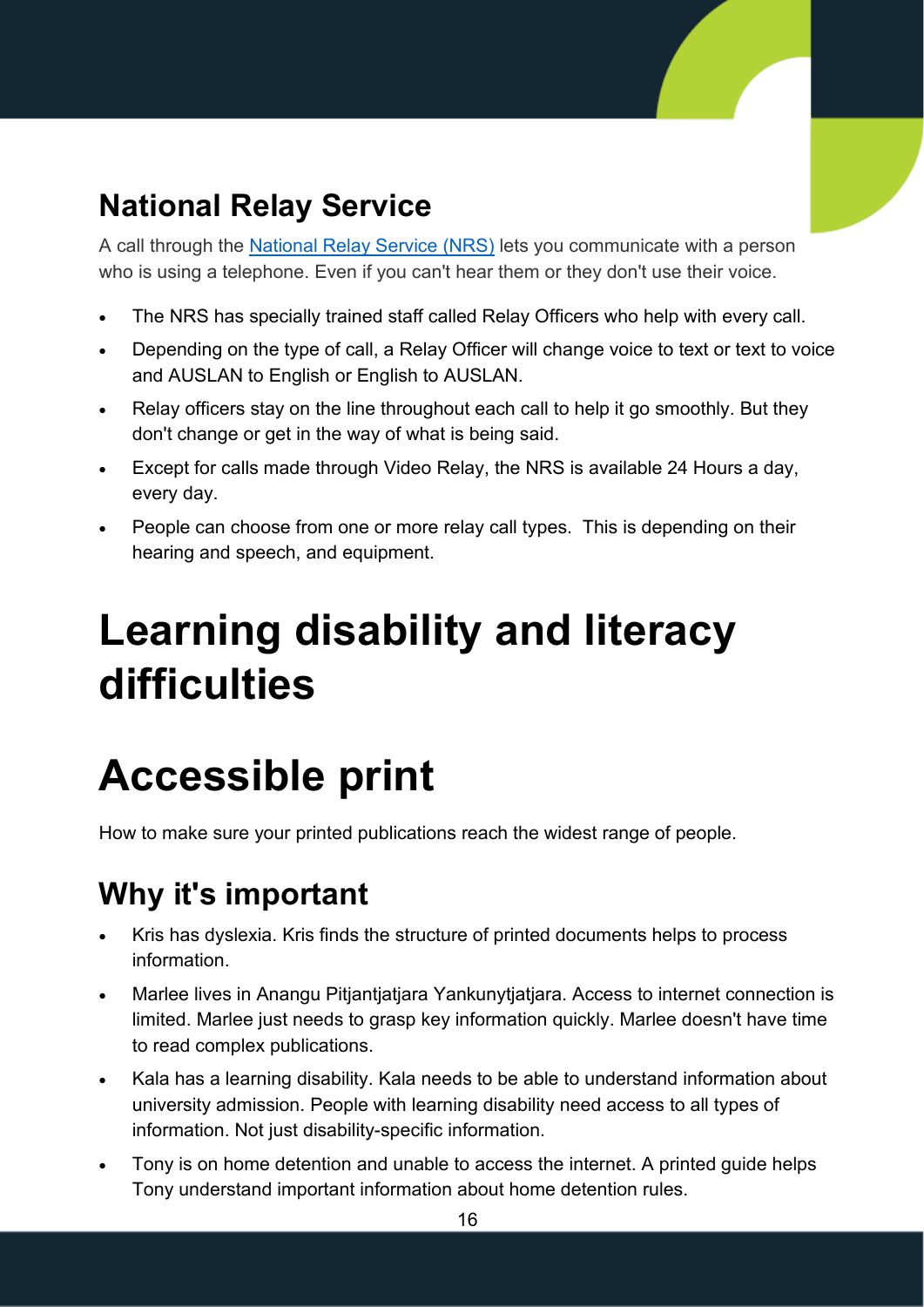#### **Steps to take**

- 1. Read Vision Australia's guide to online and print inclusive design and legibility [considerations.](https://www.visionaustralia.org/services/digital-access/blog/12-03-2014/online-and-print-inclusive-design-and-legibility-considerations)
- **2.** Use [plain language.](https://www.accessibility.sa.gov.au/your-role/content/plain-language) If your publication is easy to read it helps more people understand what to do. This includes people with lower reading comprehension.
- 3. Use pictures and diagrams where appropriate.
- 4. Use a plain, sans serif font, such as:
	- **Arial**
	- Calibri
	- **Helvetica**
	- **Century**
	- **Gothic**
	- Verdana.
- **5.** Make sure there is significant [colour contrast](https://www.accessibility.sa.gov.au/your-role/content/colour-and-contrast) between the text and the background.
- 6. Avoid using UPPER CASE or italics. Only use underlining for hyperlinks.
- Use a minimum of 12-point type size for all text. For large-print documents, use a minimum 18-point type size.
- 8. Use uncluttered text with no background graphics, patterns or watermarks.
- 9. Left-align text.
- 10. Use bold or larger print for important information.
- 11. Print your publication on matte or satin non-reflective paper.

#### **Providing alternative formats**

- 1. Make sure all printed material is available on request in [alternative formats.](https://www.accessibility.sa.gov.au/introduction/accessible-communication)
- 2. Include a statement informing readers of this. For example. "this publication is available in alternative formats (such as online, audio tape or braille), on request from people with disability."
- 3. Read the State Government guide to [accessible PDF and Word documents.](https://www.accessibility.sa.gov.au/documents)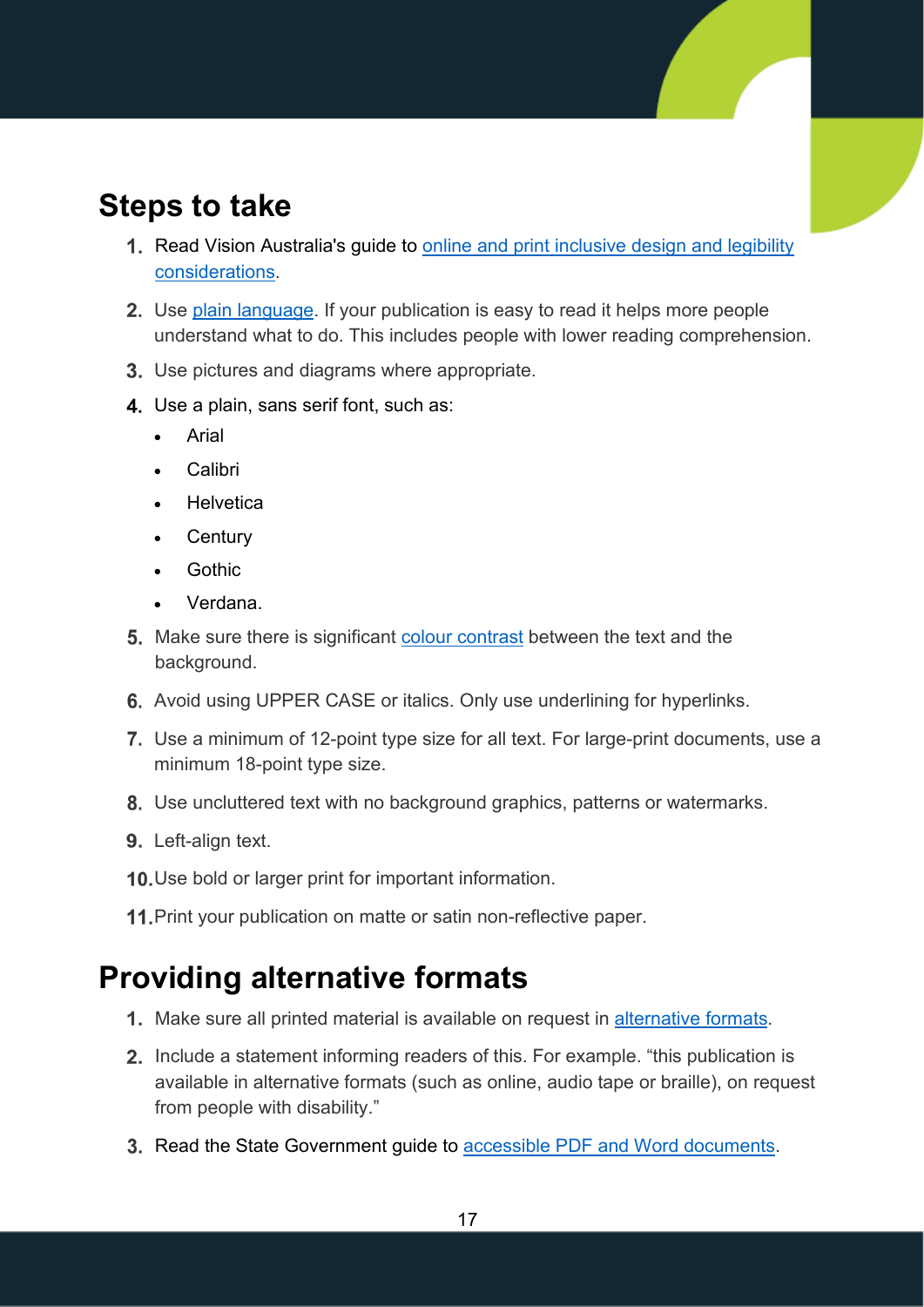### **Supporting resources**

- [State Government introductory guide to easy read](https://www.accessibility.sa.gov.au/introduction/easy-read)
- [State Government introductory guide to accessible communication](https://www.accessibility.sa.gov.au/introduction/accessible-communication)
- [New guides support creation of accessible digital books](https://www.copyright.com.au/2019/05/new-guides-support-creation-of-accessible-digital-books) (Copyright Agency)
- [Accessible communication: the basics \(](http://www.ndp.org.au/images/factsheets/NDP_Factsheet06.pdf)PDF 103 KB).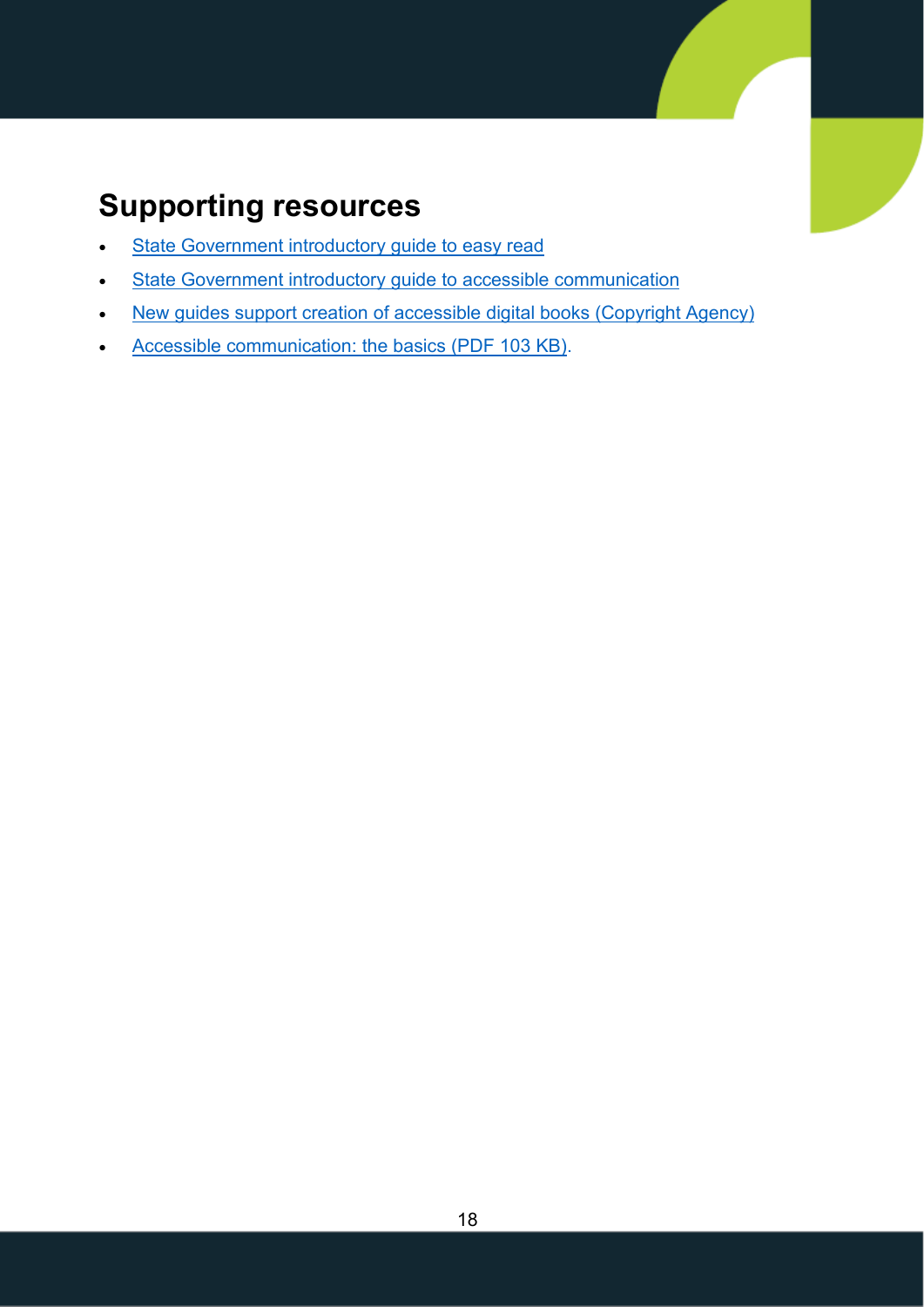## <span id="page-19-0"></span>**Easy read guide**

Make your written information easier to understand for everyone.

### **Why it's important**

- Dorota is the Chief Executive of an Australian Government department. Dorota needs to grasp key information quickly for a parliamentary request. Dorota doesn't have time to read complex government documents, reports or policies.
- Marlee lives in Anangu Pitjantjatjara Yankunytjatjara. Access to internet connection is limited. Like Dorota, Marlee just needs to grasp key information quickly. Marlee doesn't have time to read complex government documents, reports or policies.
- Kala has a learning disability. Kala needs to be able to understand information about their university admission. People with learning disability need access to all types of information. Not just disability-specific information.
- Areeb is not fluent in English. Easy read helps Areeb understand important information about a community event.
- Kris has dyslexia. Kris finds the structure of easy read helps to process information.

### **What is easy read?**

Information presented in easy read benefits everyone.

This is because information is made easier to understand by:

- using plain [language](https://www.accessibility.sa.gov.au/your-role/content/plain-language)
- using short sentences
- telling people exactly what they need to know.

#### For example:

- We have a policy for making technology accessible.
- Everyone who works in the South Australian Government needs to use our policy.
- Our policy was approved on 16 May 2019.

Pictures can also be used to support the meaning of words.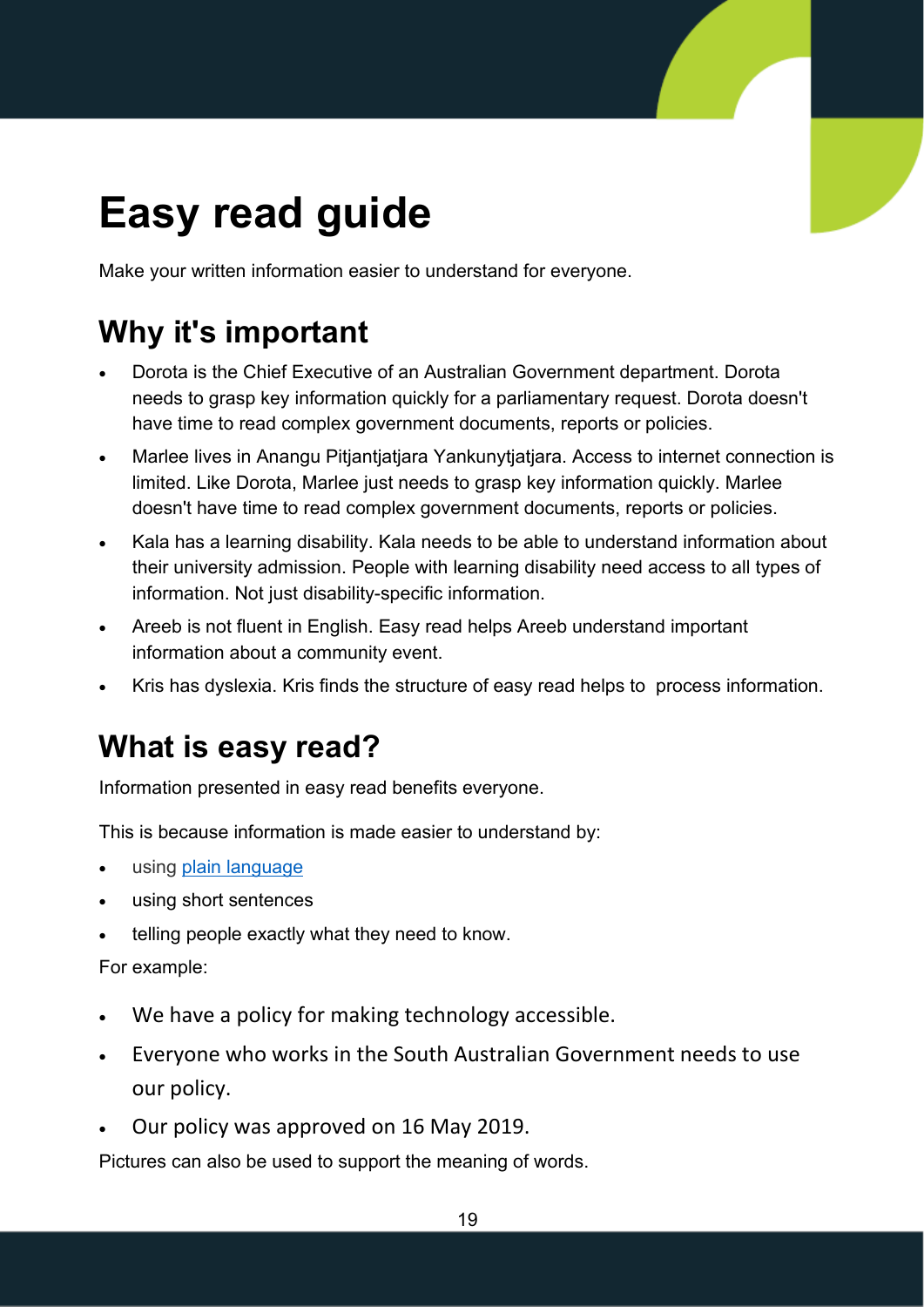For example:



We have a policy for making technology accessible.



Everyone who works in the South Australian Government needs to use our policy.



Our policy was approved on 16 May 2019.

- 1. Follow the [Australian Government's easy read guide.](https://www.stylemanual.gov.au/format-writing-and-structure/content-formats/easy-read)
- 2. If you're considering commissioning easy read versions of your publications from an expert organisation. We can help with this. Email us at [onlineaccessibility@sa.gov.au.](mailto:onlineaccessibility@sa.gov.au)
- 3. Watch the [video about easy read from Mencap](https://www.youtube.com/watch?v=CiPk02sOipE) (YouTube 2.30 mins).

### **Supporting resources**

- [A guide to producing written information in easy read North Yorkshire County](https://www.nypartnerships.org.uk/sites/default/files/Partnership%20files/Learning%20disabilities/Guide%20to%20easy%20read.pdf)  [Council \(PDF 707KB\)](https://www.nypartnerships.org.uk/sites/default/files/Partnership%20files/Learning%20disabilities/Guide%20to%20easy%20read.pdf)
- [Tips for writing easy read documents \(Scottish Accessible Information Forum\).](http://www.saifscotland.org.uk/information-and-advice/brief-guide-easy-read-documents/brief-guide-easy-read-top-tips/#sthash.uMc1RBOP.dpbs)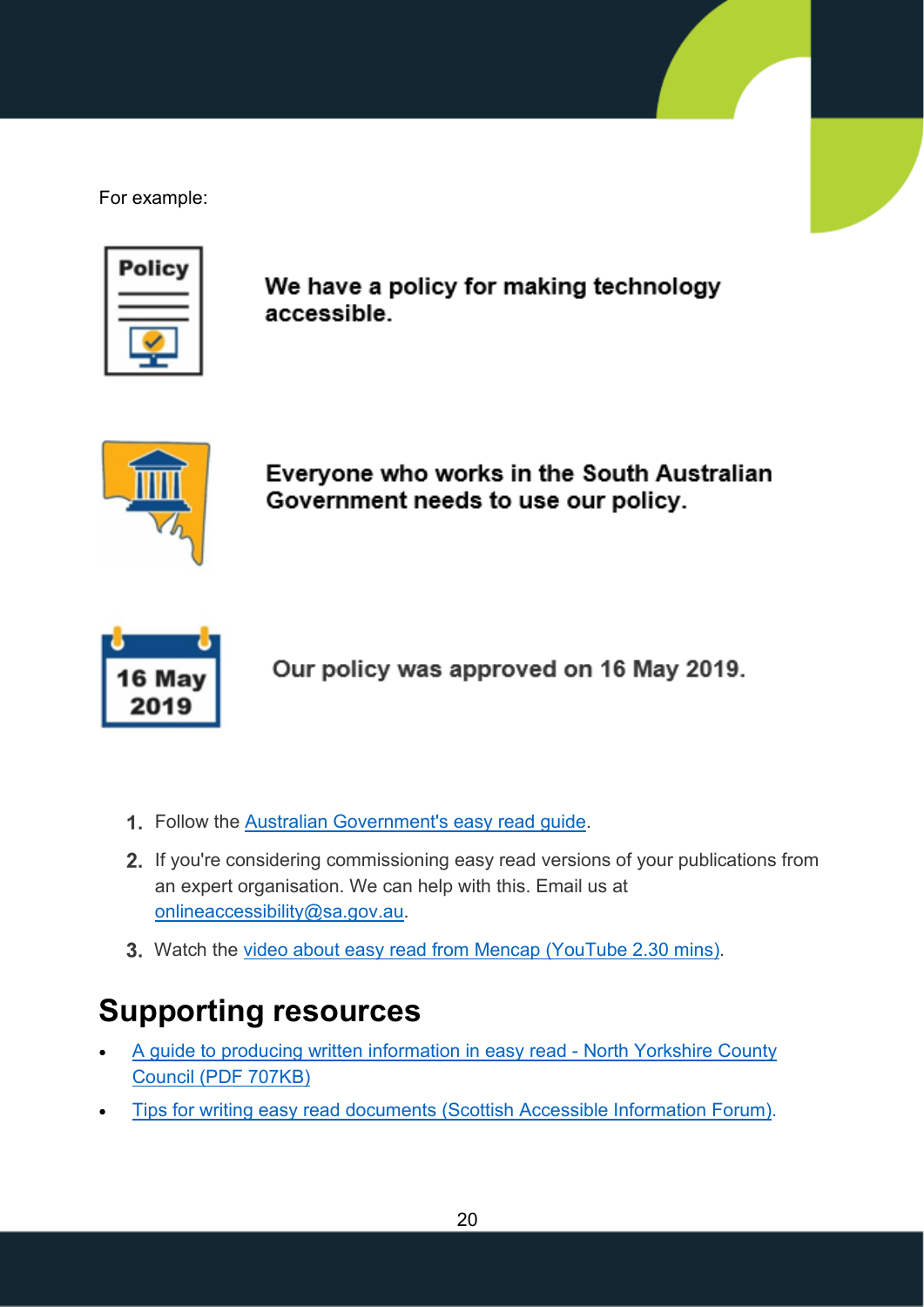### **Web Content Accessibility Guidelines (WCAG)**

- [3.1 Readable \(Guideline\)](https://www.w3.org/WAI/WCAG20/quickref/#meaning)
- <span id="page-21-0"></span>• [3.1.5 Reading Level.](https://www.w3.org/WAI/WCAG20/quickref/#meaning-supplements)

## **Plain language**

If content is easy to read it helps more people understand what to do. This includes people with lower reading comprehension.

#### **Why it's important**

- Adara is not a native English speaker. Adara sometimes find it hard to understand legal or bureaucratic words.
- Aadhya is a lawyer. Aadhya needs to quickly find and understand government information.
- Kai has low tech literacy. Kai often doesn't understand highly technical language.

#### **Steps to take**

- 1. Use the [Australian Government Style Manual](https://www.stylemanual.gov.au/) as an ongoing reference point. The manual has **[advice on plain language](https://www.stylemanual.gov.au/format-writing-and-structure/clear-language-and-writing-style/plain-language-and-word-choice)** and links to plain language resources.
- 2. As you're writing, think about the literacy level of your target audience. Improve the reach of your online content by reading the [State Government introduction to](https://www.accessibility.sa.gov.au/introduction/easy-read)  [easy read.](https://www.accessibility.sa.gov.au/introduction/easy-read)
- **3.** The page title is the first thing someone using a screen reader will hear. It's important to write a clear title. Search results usually show the page title so it must describe the page clearly.
- 4. Expand abbreviations and acronyms the first time you use them.
- **5.** Include in-line definitions for scientific, legal, or technical terms. Only use these terms if needed.
- Think about adding a glossary. This helps if your content has a lot of terms that could be unfamiliar.
- 7. Avoid using [idioms.](https://www.english-grammar-revolution.com/idiomatic-expressions.html)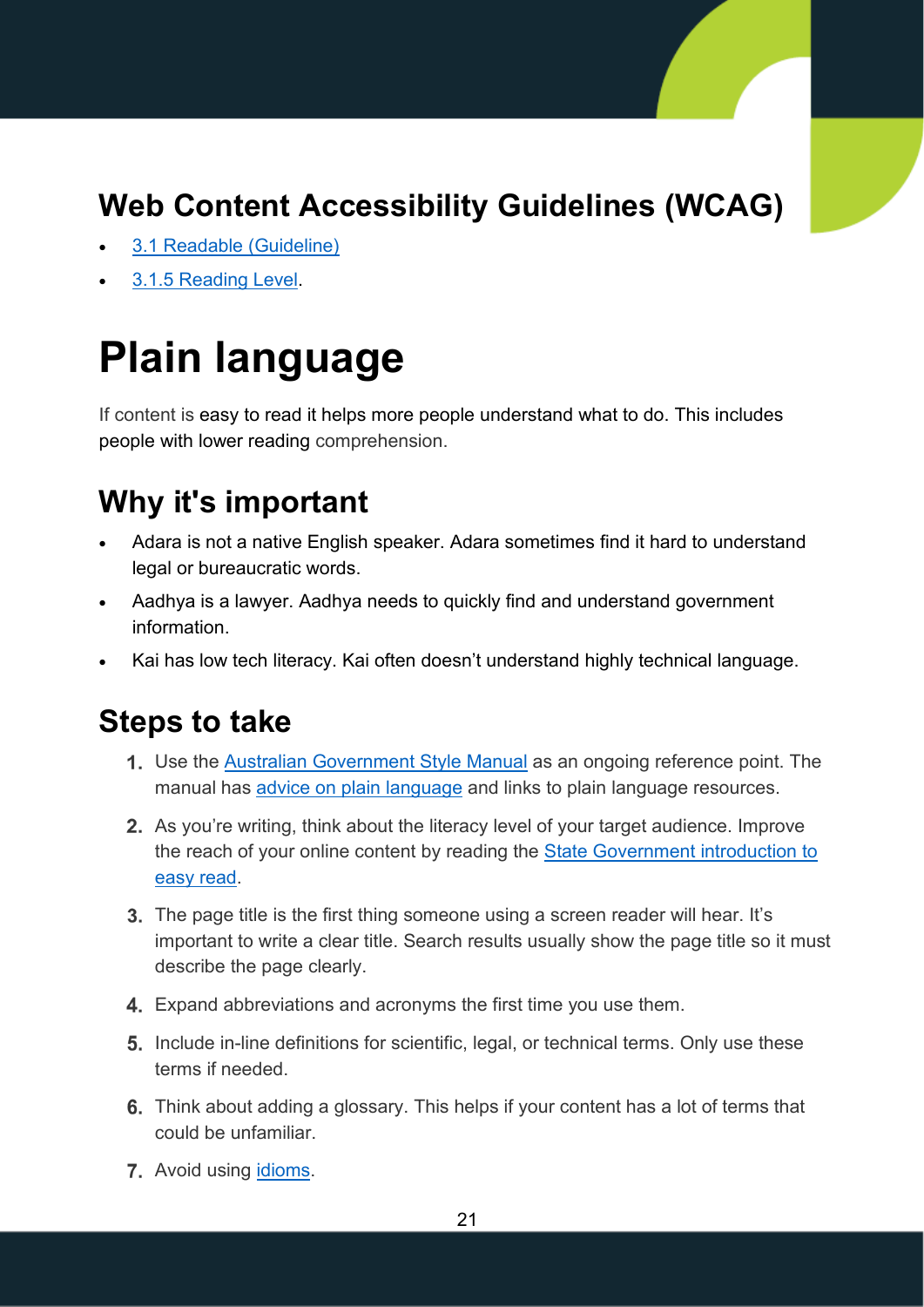- 8. Avoid using sarcasm. If sarcasm is used, explicitly state that the statement was sarcasm. Through text, sarcasm can be much harder to convey for everyone, but it may be especially confusing for people with autism.
- 9. Clearly communicate warnings, status messaging, and confirmation messages. These can assist people with cognitive and learning disability.
- 10. Test the readability of your content. Useful tools include the Hemingway [App,](http://www.hemingwayapp.com/) [Readable.io](https://readable.io/) and [Juicy Studio.](http://juicystudio.com/services/readability.php) If you are editing in MS Word, see [how to turn](https://guides.service.gov.au/content-guide/)  [on Flesch-Kincaid.](https://guides.service.gov.au/content-guide/) When testing the readability of content using readability tools, remove the proper nouns so it does not affect the score.
- 11. Watch World Wide Web Consortium's (W3C) [understandable content](https://www.w3.org/WAI/perspective-videos/understandable/) video [\(1 min\).](https://www.w3.org/WAI/perspective-videos/understandable/)

### **Supporting resource**

• [Australian Government Style Manual](https://www.stylemanual.gov.au/)

### **Web Content Accessibility Guidelines (WCAG)**

- [2.4.2 Page Titled](https://www.w3.org/WAI/WCAG20/quickref/#qr-navigation-mechanisms-title)
- [3.1 Readable \(Guideline\)](https://www.w3.org/WAI/WCAG20/quickref/#meaning)
- [3.1.3 Unusual Words](https://www.w3.org/WAI/WCAG20/quickref/#meaning-idioms)
- [3.1.4 Abbreviations](https://www.w3.org/WAI/WCAG20/quickref/#meaning-located)
- [3.1.5 Reading Level.](https://www.w3.org/WAI/WCAG20/quickref/#meaning-supplements)

#### **For further information see the following sections:**

- **[Audio](#page-23-1)**
- [Accessible print](#page-16-1)
- [Video and multimedia](#page-23-2)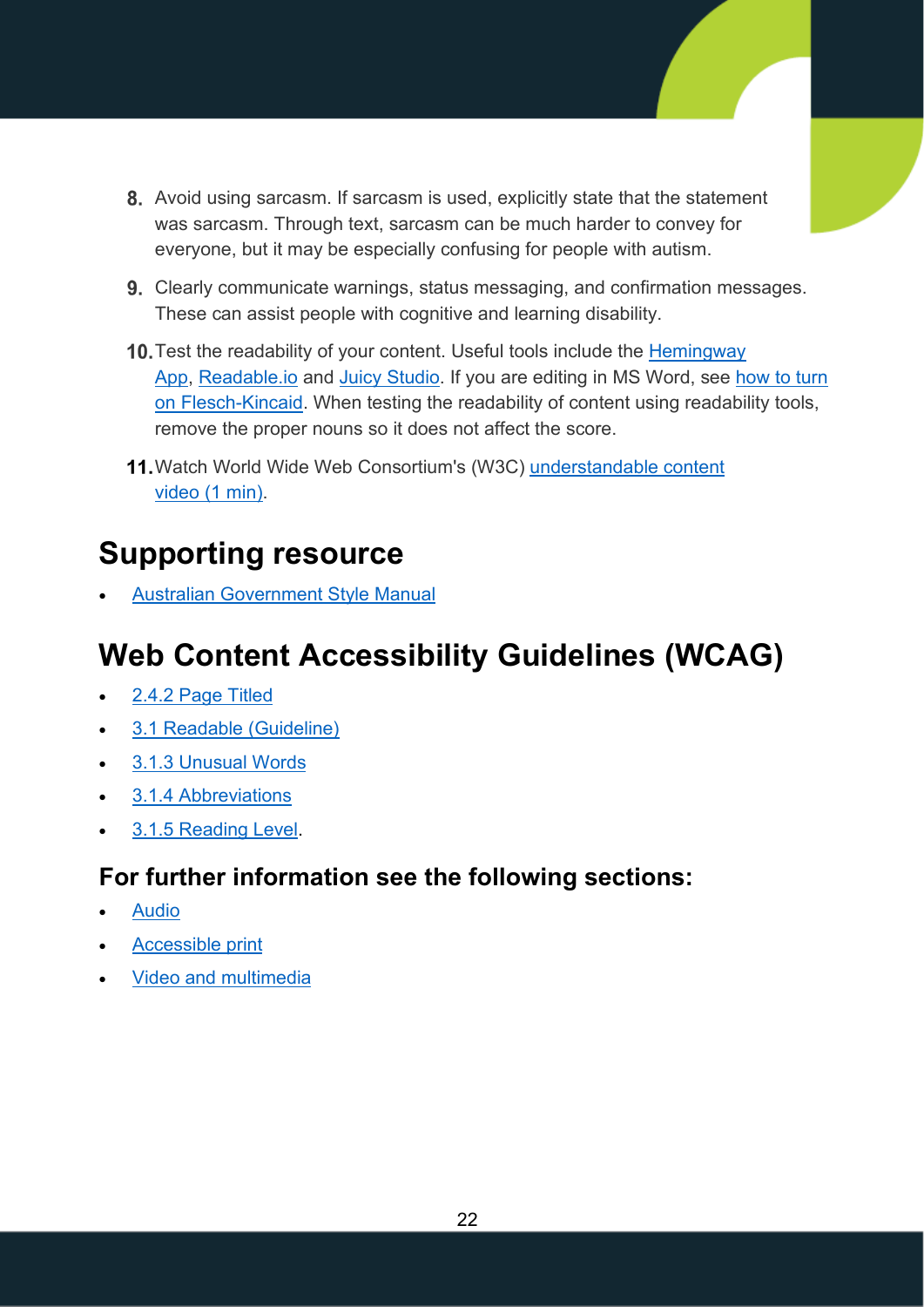## <span id="page-23-0"></span>**Hearing**

### <span id="page-23-2"></span>**Video and multimedia**

Captions and transcripts benefit everyone. Transcripts mean easier production of subtitles in a number of languages. They also improve the indexing of online content.

Improved indexing means improved search engine optimisation and discoverability of government online content.

#### **Why it's important**

- Sudo is hearing-impaired and cannot rely on audio.
- Mia is a non-native English speaker and has difficulty understanding video.
- Lyla-Mae is watching a video but cannot listen to the audio due to being in a teleconference.

#### **Audio-only content**

<span id="page-23-1"></span>For audio-only content, such as a podcast or radio interview, provide a transcript, narrative or screenplay.

Include any visuals important for understanding the content. For example, [the Minister enters the room].

#### **Audio and visual content**

For audio and visual content, such as training videos, provide a transcript and captions.

- In the transcripts and captions, include the spoken information and any sounds important for understanding the content. For example, [the Minister's phone starts ringing].
- In transcripts, include any visuals important for understanding the content. For example, [the Minister enters the room].

#### **Pre-recorded video**

For pre-recorded video the Australian Government recommends the inclusion of [Auslan.](https://www.accessibility.sa.gov.au/your-role/content/sign-language-auslan)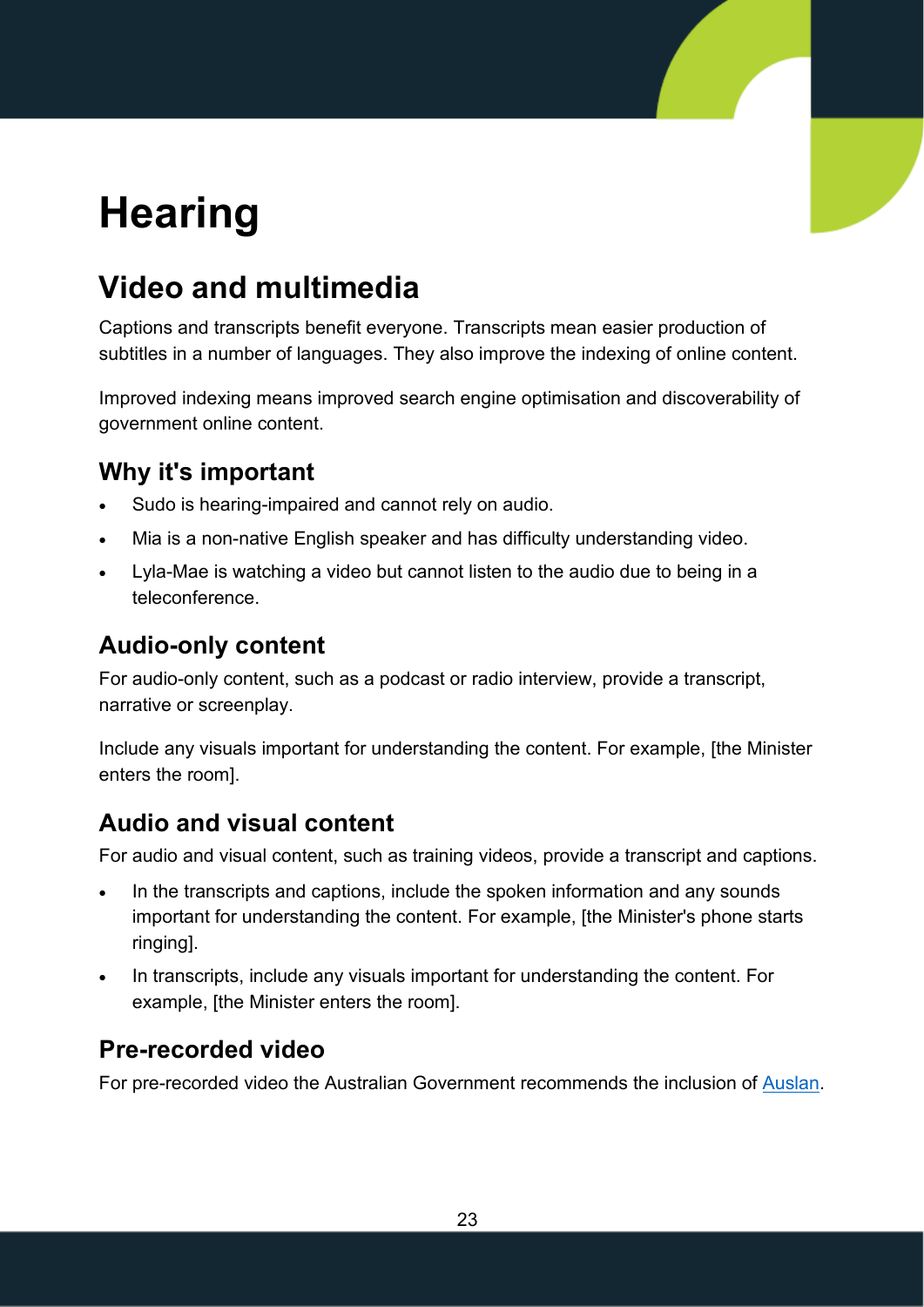#### **Steps to take**

- **1.** Start with the [World Wide Web Consortium's \(W3C\) video captions page.](https://www.w3.org/WAI/perspective-videos/captions/) This is a great guide to best practice layout for embedded video, captions and transcripts. W3C use [Able Player](https://ableplayer.github.io/ableplayer/) for their embedded videos, YouTube and Vimeo are also good options. Speak with your developer if you need help.
- 2. Read [the Australian Government Style Manual on video and audio.](https://www.stylemanual.gov.au/content-types/video-and-audio)
- **3.** Make sure video captions synchronise to appear around the same time that they would be heard in the audio. Accurate captions must be provided, so don't rely 100 per cent on auto-captioning or auto-transcript options. A good starting point is a production script or transcription services.
- 4. To make video or audio transcripts available, link to it from the same place you link to or display your video or audio file.
- **5.** Avoid brightly flashing or rapidly flashing colours in your videos. When flashes are faster than three times a second, they can trigger seizures for people living with visual epilepsy. Flashing colours can also cause headaches for other people.
- Ensure that text within the video stands out from the background with good colour contrast.
- **7.** Learn more about why captions are so important for everyone. Watch the World [Wide Web Consortium's \(W3C\) video about captions \(1 min\).](https://www.w3.org/WAI/perspective-videos/captions/)

#### **Supporting resources**

- [Captions, transcripts](https://webaim.org/techniques/captions/) and audio (WebAim)
- [Audio description decision tree \(Vision Australia\).](https://www.visionaustralia.org/community/news/2019-07-30/wcag-confusion-around-audio-description)

#### **Web Content Accessibility Guidelines (WCAG)**

- [1.2.2 Captions \(Pre-recorded\)](https://www.w3.org/WAI/WCAG21/quickref/#captions-prerecorded)
- [1.2.3 Audio Description or Media Alternative \(Pre-recorded\) 1.2.3.](https://www.w3.org/WAI/WCAG21/quickref/#audio-description-or-media-alternative-prerecorded)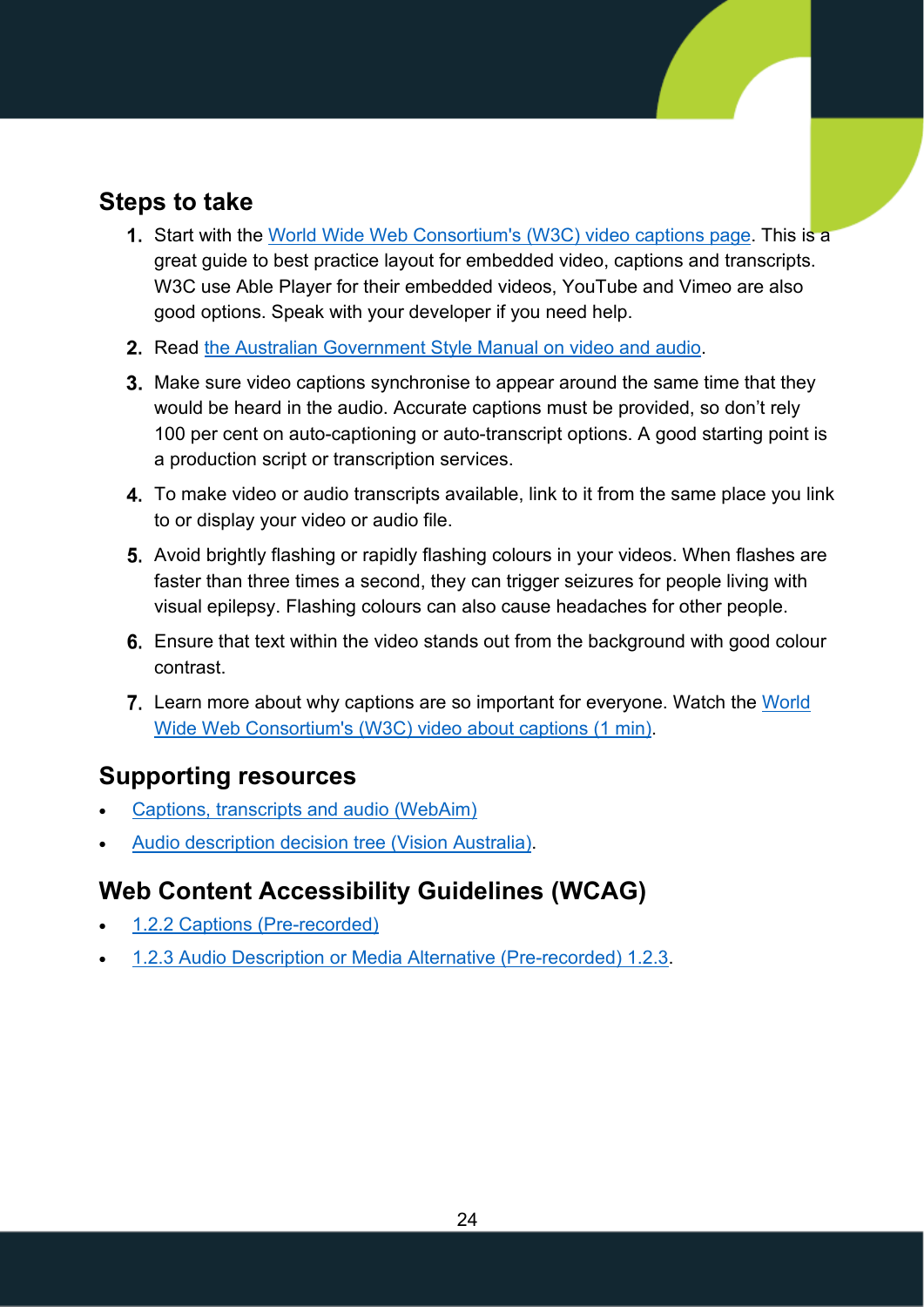## <span id="page-25-0"></span>**Sign language (Auslan)**

Auslan (**Au**stralian **s**ign **lan**guage) is a visual form of communication for people who are Deaf or hard of hearing. It uses hand, arm and body movements to convey meaning.

### **Why it's important**

- Aarav's partner is in hospital having a baby. An Auslan interpreter is able to communicate on the progress and health of Asrav's partner and baby.
- People from across Australia are visiting a large event. Video messages at the event are also provided in Auslan. This ensures that people who are Deaf or hard of hearing have access to the same information as the hearing community.

Around 20,000 people use Auslan to communicate every day. It is used in many settings including:

- government agencies providing service information and training via presentations
- virtual launches and video conferences
- kindergarten programs
- schools and universities
- community events
- websites
- sporting activities
- medical appointments
- arts events
- within the police and court system
- emergency management communication.

### **Interpreting services**

Auslan interpreters provide a wide range of services. For example: attending your community event, appearing on video or face to face interpreting.

Providers across Australia include:

- Deaf Can:Do [Auslan Interpreters](https://www.deafcando.com.au/auslan-english-interpreting)
- [Auslan Services.](https://auslanservices.com/services/)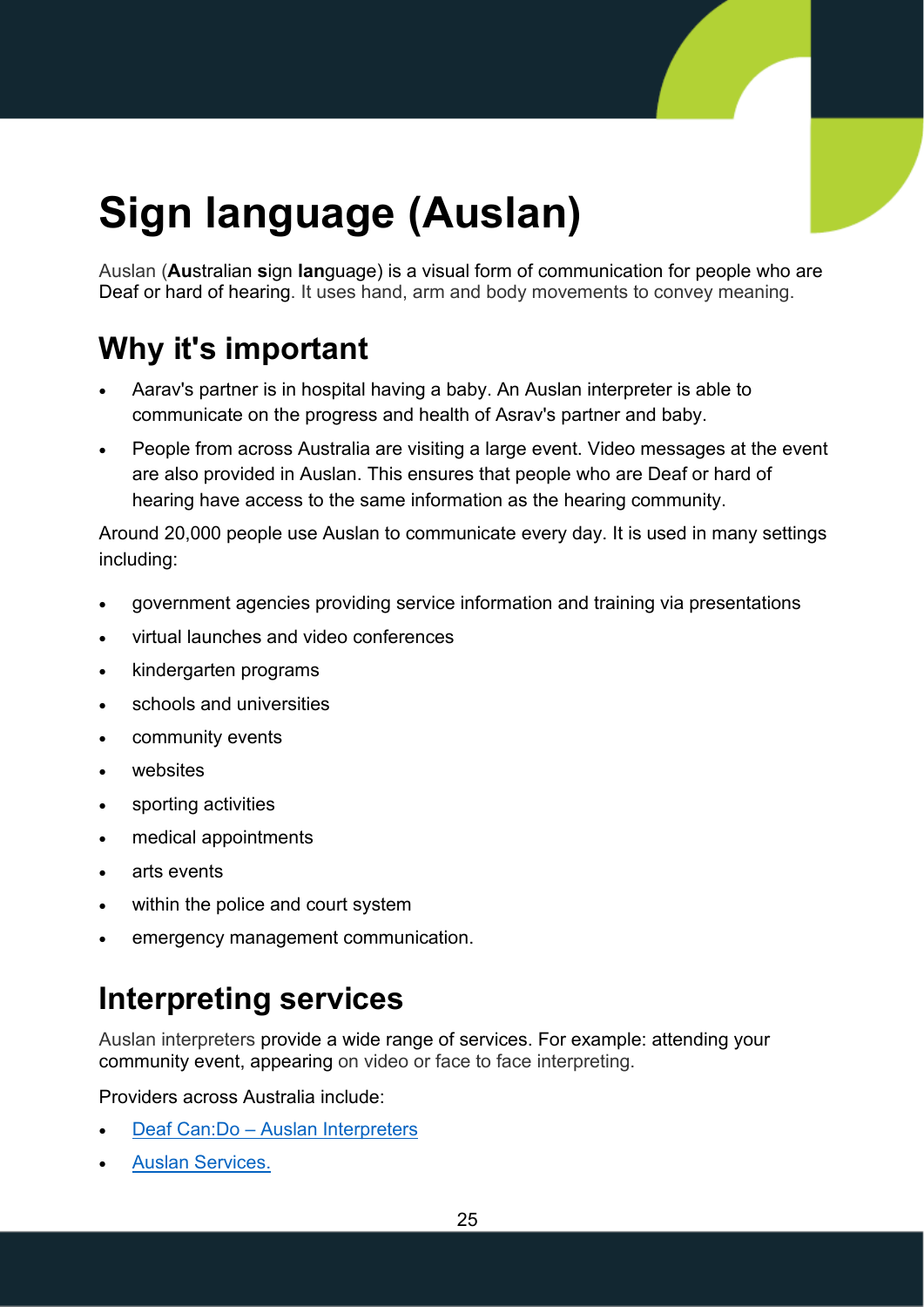### **Learning Auslan**

A great starting point is to look up the organisation for deafness advocacy in your state. For example:

- [South Australia \(SA\) –](http://www.deafcando.com.au/) Deaf Can:Do
- [Queensland \(QA\) –](https://www.deafservices.org.au/Services/Education) Deaf Services
- [Tasmania \(Tas\)](http://tasdeaf.org.au/Auslan) Tasdeaf
- [Victoria \(Vic\) –](http://www.vicdeaf.com.au/) Vicdeaf
- [Western Australia \(WA\) –](https://accessplus.org.au/auslan-training/) Access Plus
- [New South Wales \(NSW\) –](https://courses1.deafsocietynsw.org.au/beginner-courses/) The Deaf Society.

Many community, technical and further education (TAFE) institutions and organisations also offer Auslan classes.

### **Supporting resources**

- More about sign language [Auslan \(better Health Channel\)](https://www.betterhealth.vic.gov.au/health/conditionsandtreatments/sign-language-auslan)
- [Learning through play](https://www.aussiedeafkids.org.au/learning-through-play.html) Aussie Deaf Kids
- [SA Public Sector Disability Employment Strategy, Plan and Toolkit launch](https://www.publicsector.sa.gov.au/Employment-Programs/disability-employment) (virtual event with an Auslan interpreter).

## <span id="page-26-0"></span>**Co-ordination difficulties**

These resources come from the State Government Online Accessibility Toolkit:

- [accessible print](https://www.accessibility.sa.gov.au/your-role/content/documents/accessible-print-publications)
- [audio](https://www.accessibility.sa.gov.au/your-role/content/audio)
- [video and multimedia](https://www.accessibility.sa.gov.au/your-role/content/video-and-multimedia)
- [telephone.](https://www.accessibility.sa.gov.au/your-role/content/telephone)

Online Accessibility Toolkit – [Government of South Australia](https://www.accessibility.sa.gov.au/your-role/content)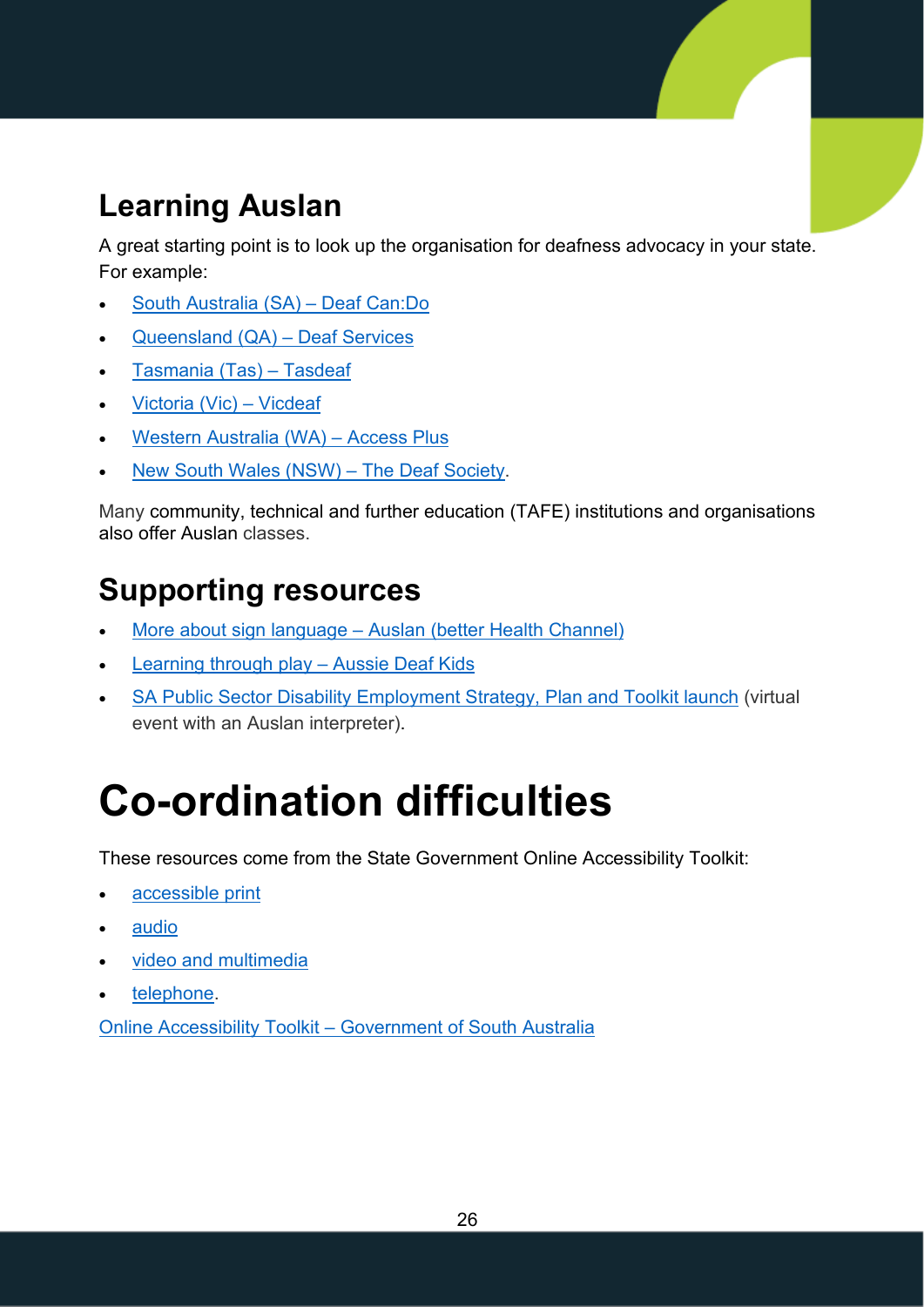## <span id="page-27-0"></span>**Contact us**

Inclusive.sa.gov.au Email: [dhsdisabilityinclusion@sa.gov.au](mailto:dhsdisabilityinclusion@sa.gov.au) Phone: (08) 8415 4383